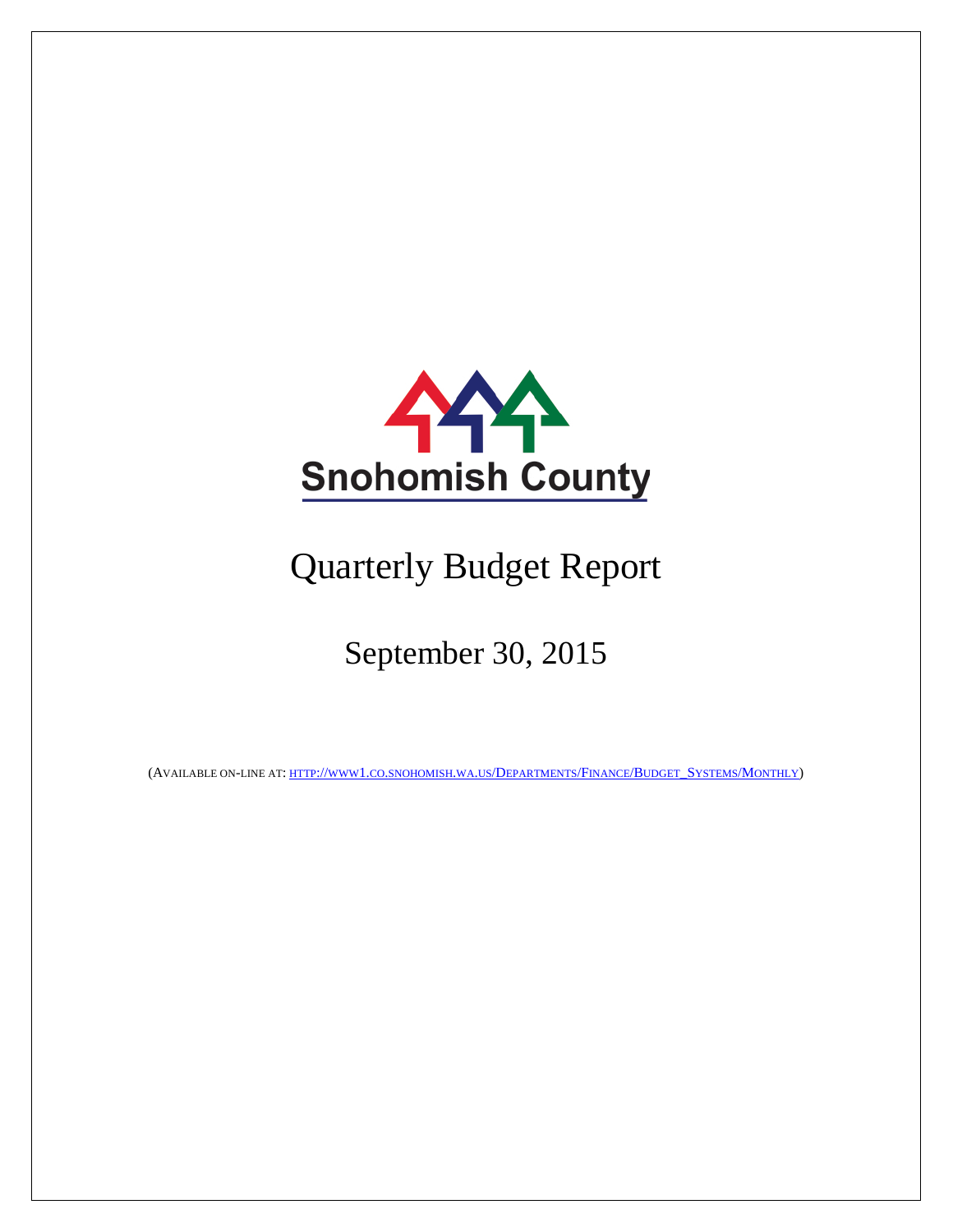

## **Table of Contents**

## **QUARTERLY BUDGET REPORT**

September 30, 2015

|     | <b>INTRODUCTION</b>                                                                                                                                                                                                                                                                                                                                                                                                                                                                                                          |                                                                                        |
|-----|------------------------------------------------------------------------------------------------------------------------------------------------------------------------------------------------------------------------------------------------------------------------------------------------------------------------------------------------------------------------------------------------------------------------------------------------------------------------------------------------------------------------------|----------------------------------------------------------------------------------------|
| I.  | <b>General Overview</b><br>General Fund<br><b>YTD</b> Revenue<br><b>YTD</b> Expenditures<br>5-Year Projection<br>Real Estate Excise Tax<br>Economic Outlook<br><b>Closing Comments</b><br><b>County Sales Summary</b>                                                                                                                                                                                                                                                                                                        | 3<br>4<br>$\overline{4}$<br>6<br>6<br>7<br>8<br>10<br>11                               |
|     | <b>CORPORATE</b>                                                                                                                                                                                                                                                                                                                                                                                                                                                                                                             |                                                                                        |
| H.  | County Revenues by Fund                                                                                                                                                                                                                                                                                                                                                                                                                                                                                                      | 12                                                                                     |
| Ш.  | County Expenditures by Fund                                                                                                                                                                                                                                                                                                                                                                                                                                                                                                  | 13                                                                                     |
|     | <b>DEPARTMENT</b>                                                                                                                                                                                                                                                                                                                                                                                                                                                                                                            |                                                                                        |
| IV. | General Fund Revenues by Department<br>General Fund Expenditures by<br>Department                                                                                                                                                                                                                                                                                                                                                                                                                                            | 14<br>15                                                                               |
|     | <b>ALL FUNDS</b>                                                                                                                                                                                                                                                                                                                                                                                                                                                                                                             |                                                                                        |
| V.  | Major Funds Revenues,<br>Expenditures, and Fund Balances:<br>General Fund<br>Special Revenue<br><b>County Road</b><br>Human Services (CD/MH Sales Tax)<br>Real Estate Excise Tax (REET)<br><b>Transportation Mitigation</b><br><b>Community Development</b><br>Solid Waste Management<br>Airport Operations and Maintenance<br><b>Surface Water Management</b><br><b>Equipment Rental and Revolving</b><br><b>Information Services</b><br>Snohomish County Insurance<br><b>Employee Benefits</b><br><b>Facility Services</b> | 16<br>16<br>17<br>17<br>18<br>18<br>18<br>19<br>19<br>20<br>20<br>21<br>21<br>22<br>22 |
| VI. | Detail Revenue: General Fund                                                                                                                                                                                                                                                                                                                                                                                                                                                                                                 | 23                                                                                     |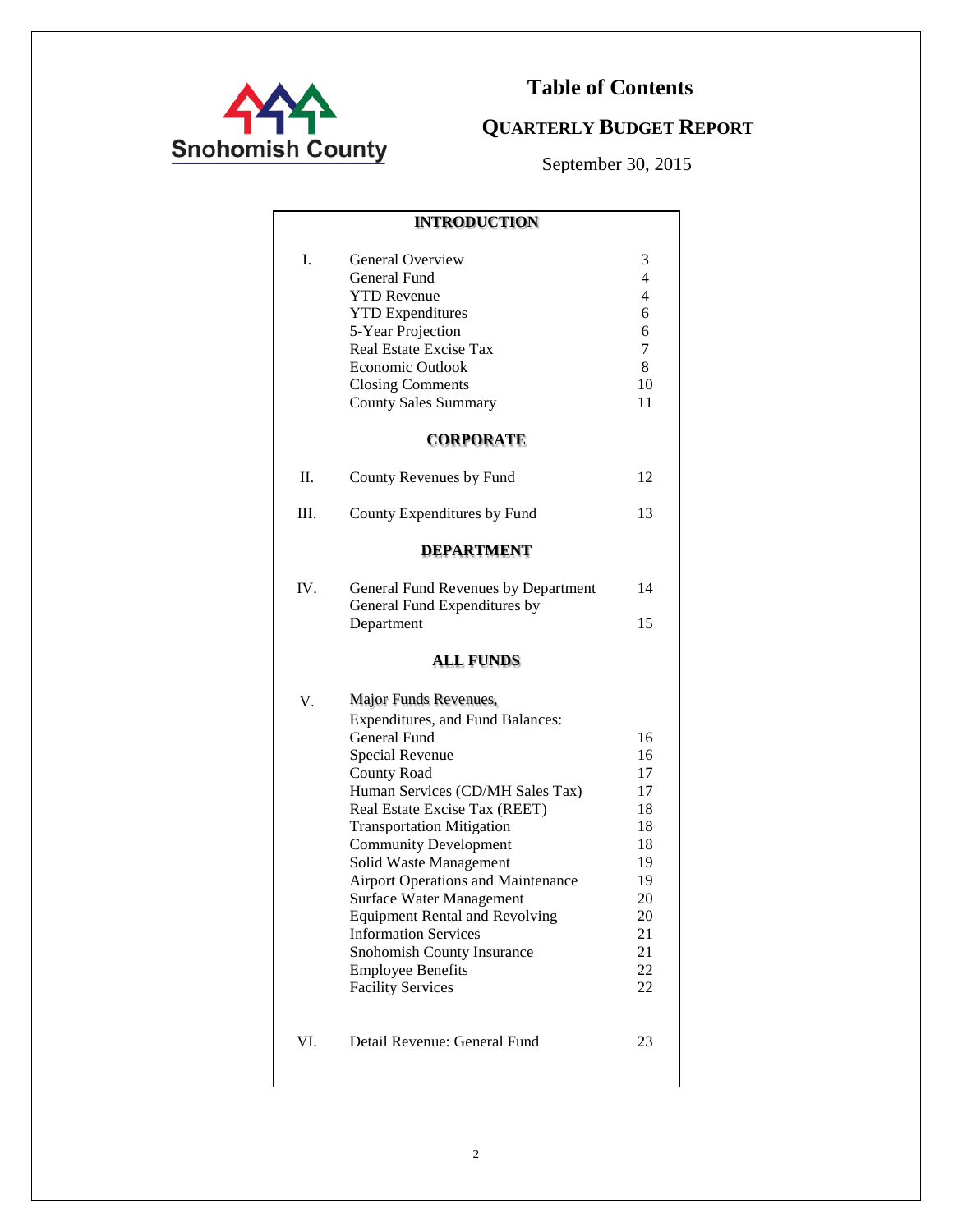#### QUARTERLY BUDGET REPORT: SEPTEMBER 2015

This is the third quarter financial update for Snohomish County fiscal operations.

#### *General Economic Overview*

Real gross domestic product – the value of the production of goods and services in the United States, adjusted for price changes – increased at an annual rate of 1.5% in the third quarter of 2015, according to the "advance" estimate released by the Bureau of Economic Analysis. In the second quarter, real GDP increased 3.9%.

The Conference Board index of consumer confidence, which had declined in July, increased 10.5 points to 101.5 in August. While the Conference Board found consumers more positive about the economy than in July, their survey data were collected before the recent volatility in the stock market. The University of Michigan consumer sentiment survey had its largest one-month decline since the end of 2012, falling from 91.9 in August to 85.7 in the preliminary September reading. Households were less upbeat than a few months earlier about future growth in employment and wages, while 73 percent of respondents reported hearing of negative economic developments.

Total nonfarm payroll employment rose 23,900 (seasonally adjusted) from April through August, 100 more than the 23,800 expected in the June forecast. Government payrolls expanded by 2,700 jobs in the last four months.

Overall, the September forecast for Washington State is similar to the June forecast. Washington employment is expected to grow 3.0% this year compared to 2.6% expected in the June forecast. The upward revision to growth in 2015 is due to revisions in the historical employment data. The September forecast for average annual employment growth from 2016 through 2019 is 1.5% per year, slightly less than the 1.6% average growth rate

in the June forecast.

In September 2015, the state's unemployment rate (not seasonally adjusted) was preliminarily 4.8% compared to 5.8% in September of last year. Locally, Snohomish County's employment rate was even better than the state at 4.1% compared to last year's 5.0% (4.3% last quarter). At the close of this third quarter of 2015, Snohomish County's rate was tied with another county for fourth lowest in the state. In Q2, there were only five counties in the state below 5% – the number has grown to fifteen counties in Q3.

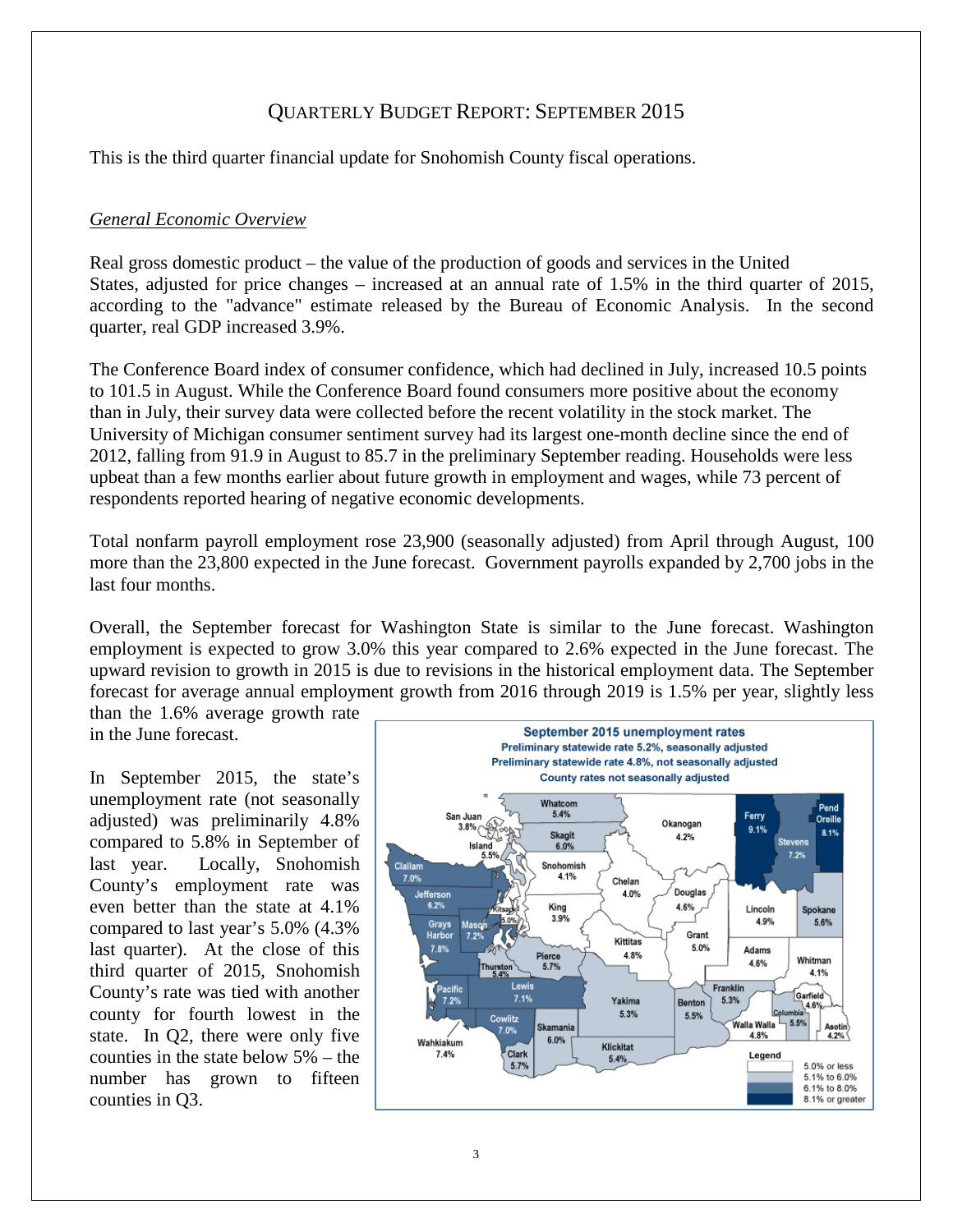#### *General Fund, fund balance*

| <b>Fund Balance Factor</b>                 | Amount          |
|--------------------------------------------|-----------------|
| Final year end fund balance 12/31/14       | \$15,308,706    |
| Plus Projected 2015 revenue                | \$228,264,784   |
| Less 2015 projected expenditures           | \$(229,113,948) |
| Plus anticipated 2015 under-expenditure    | \$2,367,299     |
| Projected Year end fund balance 12/31/15   | \$11,777,023    |
| Ratio of fund balance to revenues 12/31/15 | 6%              |
|                                            |                 |
| Committed to Courthouse                    | \$5,049,818     |

The 2015 projected year end fund balance has been updated to reflect the anticipated revenues and projected expenditures for 2015. The projected 2015 year end fund balance is \$11.7 million or 6% of prior year revenues less interfund transfers. This estimate is consistent with the 2016 Executive recommended 5-year plan, and is based on estimated activity known at the time of publication of this report which is discussed in the following revenue and expenditure sections.

#### *Year to Date Revenue:*

Figure 2 on the following page is the third quarter estimate of 2015 projected revenues. Revenues are currently projected to be at \$228.2 million. Law and Justice revenues continue to be the biggest single largest factor in the projected shortfall, including a substantial lowering of projected revenues from charges for detention and corrections. This estimate was lowered by \$1.3 million from the second quarter estimate based on the decision to remove the State department of corrections inmates that were in the facility. Initially it was anticipated these individuals could be replaced by City of Seattle inmates immediately following the removal of the State's inmates. This plan has not materialized as originally expected due to a delay in the City of Seattle waiting to take action until November. This would not allow the County to receive inmates until December. The Sheriff's Office has lifted the booking restrictions, and is working with other municipal entities to try to mitigate this shortfall. This combined with continued lower than expected District Court fines equates to an estimated shortfall in Law and Justice revenues of over \$3.0 million

The good news for 2015 is that the general fund received approximately \$3.2 million in one-time reimbursements from the state and federal government related to the SR 530 incident. This represents the federal reimbursement and Washington State's 12.5% share of the costs for the SR 530 response. DEM, Public Works, and Finance Accounting Operations have done an excellent job in accounting for and coordinating this reimbursement effort.

Included in property tax revenues are amounts for a new courthouse. In 2013, the County issued a \$75 million bond to build this courthouse. The Executive has recommended the project be suspended until certainty regarding a location and design can be determined. In the 2015 Adopted Budget, Council reserved \$5.0 million for parking for the courthouse project.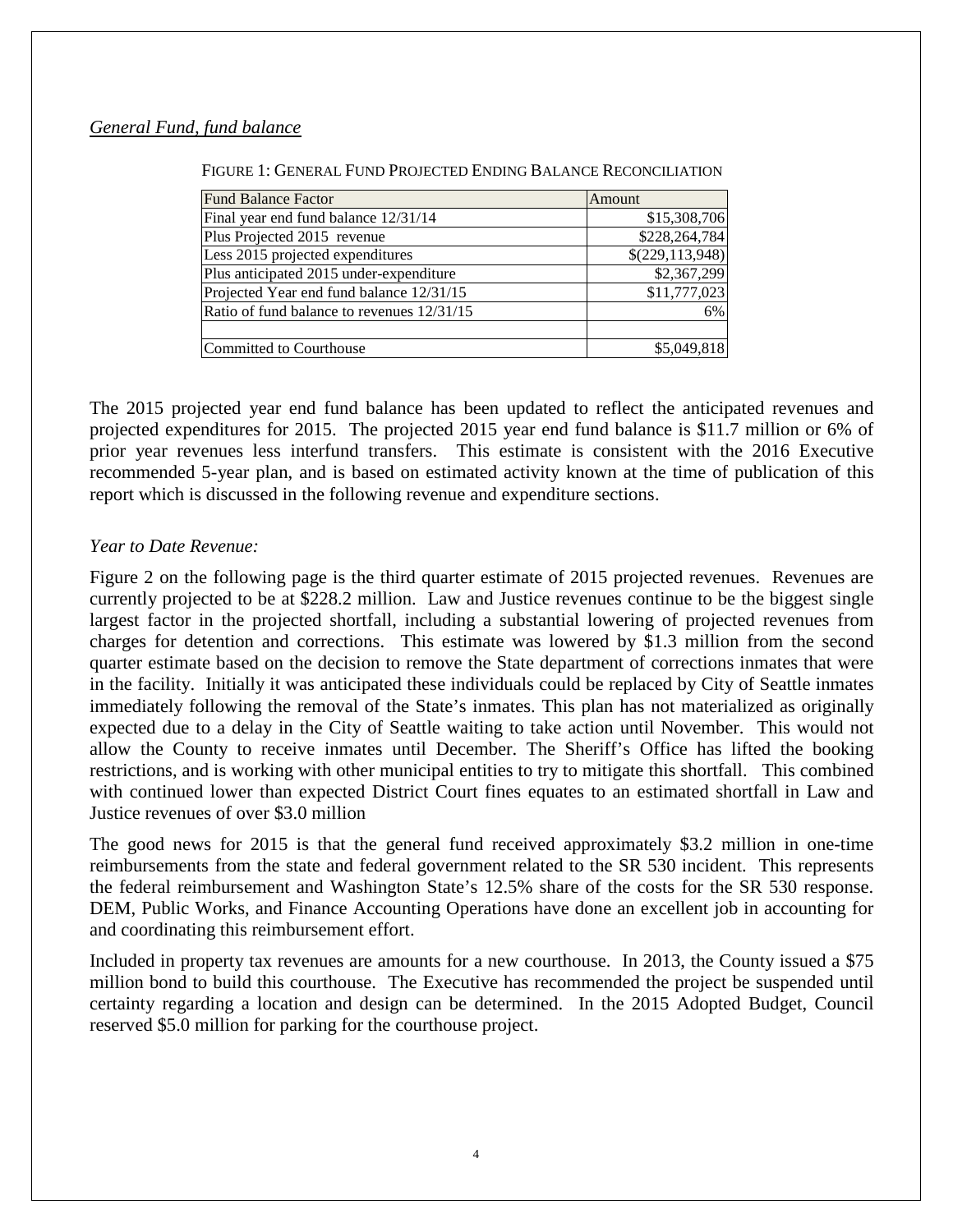|                                    | 2015 Mod      | Actual                      | Actual          | <b>YTD Budget</b> |                  | <b>Forecast YE</b> |                 |
|------------------------------------|---------------|-----------------------------|-----------------|-------------------|------------------|--------------------|-----------------|
|                                    | <b>Budget</b> | <b>Receipts</b>             | <b>Receipts</b> | <b>Estimate</b>   | <b>Variance</b>  | <b>Estimate</b>    | <b>Variance</b> |
| <b>REVENUE SOURCE</b>              |               | \$                          | $\frac{0}{0}$   | \$                | \$               | \$                 | \$              |
| <b>Taxes</b>                       |               |                             |                 |                   |                  |                    |                 |
| Property Tax                       | \$82,770,710  | \$44,520,833                | 53.79%          | \$44,428,339      | \$92,495         | \$82,770,710       | $\mathbb{S}$    |
| Sales Tax                          | 45,474,472    | 32,835,398                  | 72.21%          | 33,140,330        | (304, 932)       | 44,474,472         | (1,000,000)     |
| Law & Justice-Sales Tax            | 6,704,544     | 4,889,373                   | 72.93%          | 4,883,670         | 5,703            | 6,557,109          | (147, 435)      |
| Leasehold Tax                      | 612,000       | 317,672                     | 51.91%          | 388,437           | (70, 765)        | 612,000            |                 |
| Real Estate Excise Tax             | 1,265,000     | 1,192,158                   | 94.24%          | 930,397           | 261,761          | 1,620,899          | 355,899         |
| <b>Gambling Fees</b>               | 2,022,951     | 1,026,054                   | 50.72%          | 1,213,771         | (187, 717)       | 1,897,951          | (125,000)       |
| <b>Admission Fees</b>              | 359,126       | 354,447                     | 98.70%          | 301,702           | 52,745           | 421,910            | 62,784          |
| <b>Property Tax Penalties</b>      | 7,505,780     | 3,561,537                   | 47.45%          | 4,589,933         | (1,028,395)      | 6,505,780          | (1,000,000)     |
| Private Timber Harvest Tax         | 260,000       | 210,216                     | 80.85%          | 231,213           | (20,997)         | 267,127            | 7,127           |
| Sub-Total                          | 146,974,583   | 88,907,689                  | 60.49%          | 90,107,792        | (1,200,103)      | 145, 127, 958      | (1,846,625)     |
| <b>Licenses &amp; Permits</b>      |               |                             |                 |                   |                  |                    |                 |
| <b>Franchise Fees</b>              | 3,947,210     | 264,166                     | 6.69%           | 293,577           | (29, 411)        | 3,947,210          |                 |
| Other Permits                      | 462,000       | 240,540                     | 52.06%          | 347,250           | (106, 710)       | 320,027            | (141, 973)      |
| Sub-Total                          | 4,409,210     | 504,706                     | 58.76%          | 504,706           |                  | 4,267,237          | (141, 973)      |
| <b>Intergovernmental Revenues</b>  |               |                             |                 |                   |                  |                    |                 |
| <b>Federal Grants</b>              | 2,487,474     | 1,913,635                   | 76.93%          | 1,977,104         | (63, 469)        | 4,550,712          | 2,063,238       |
| <b>State Grants</b>                | 436,620       | 1,538,007                   | 352.25%         | 223,599           | 1,314,408        | 1,705,258          | 1,268,638       |
| <b>State Shared Revenues</b>       | 3,961,967     | 3,896,083                   | 98.34%          |                   | 3,896,083        | 3,896,083          | (65, 884)       |
| Sale of Timber from State          | 950,000       | 399,768                     | 42.08%          | 709,108           | (309, 341)       | 775,000            | (175,000)       |
| <b>State Entitlements</b>          | 527,330       | 390,726                     | 74.10%          | 411,808           | (21,082)         | 437,330            | (90,000)        |
| Liquor Profit & Tax                | 1,425,024     | 1,209,247                   | 84.86%          | 1,096,515         | 112,733          | 1,599,900          | 174,876         |
| <b>State Criminal Justice</b>      | 3,010,016     | 2,286,926                   | 75.98%          | 2,251,159         | 35,767           | 2,980,000          | (30,016)        |
| Other Intergovernmental            | 11,214,154    | 8,189,009                   | 73.02%          | 9,397,509         | (1,208,500)      | 11,214,154         |                 |
| Sub-Total                          | 24,012,585    | 19,823,401                  | 82.55%          | 16,066,801        | 3,756,599        | 27,158,437         | 3,145,852       |
| <b>Charges for Service</b>         |               |                             |                 |                   |                  |                    |                 |
| <b>Superior Court Fees</b>         | 2,781,510     | 1,531,490                   | 55.06%          | 1,752,165         | (220, 675)       | 2,449,487          | (332, 023)      |
| <b>District Court Fees</b>         | 481,517       | 471,952                     | 98.01%          | 359,454           | 112,498          | 568,560            | 87,043          |
| Recording Legal Instr.             | 1,500,000     | 1,316,256                   | 87.75%          | 1,127,418         | 188,837          | 1,654,273          | 154,273         |
| Vehicle License Fees               | 3,600,000     | 2,932,407                   | 81.46%          | 2,729,659         | 202,748          | 3,762,567          | 162,567         |
| Detention & Corrections            | 11,850,650    | 6,724,469                   | 56.74%          | 8,952,489         | (2,228,020)      | 9,500,650          | (2,350,000)     |
| <b>Adult Probation</b>             | 1,568,781     | 1,102,193                   | 70.26%          | 1,196,005         | (93, 812)        | 1,445,730          | (123, 051)      |
| <b>Events Admission Fees</b>       | 1,424,571     | 1,493,805                   | 104.86%         | 1,417,071         | 76,733           | 1,536,710          | 112,139         |
| <b>Indirect Cost Allocation</b>    | 6,776,928     | 5,082,696                   | 75.00%          | 5,082,696         | $\boldsymbol{0}$ | 6,776,928          | 0               |
| Other Charges for Service          | 4,613,508     | 2,778,156                   | 60.22%          | 3,149,499         | (371, 343)       | 4,488,508          | (125,000)       |
| Sub-Total                          | 34,597,465    | 23,433,423                  | 67.73%          | 25,766,456        | (2, 333, 033)    | 32,183,413         | (2,414,052)     |
| <b>Fines &amp; Forfeits</b>        |               |                             |                 |                   |                  |                    |                 |
| District/Court Fines               | 6,488,757     | 4,214,002                   | 64.94%          | 4,976,654         | (762, 653)       | 5,691,230          | (797, 527)      |
| <b>Other Fines</b>                 | 147,865       | 118,082                     | 79.86%          | 111,566           | 6,516            | 156,501            | 8,636           |
| Sub-Total                          | 6,636,622     | 4,332,083                   | 65.28%          | 5,088,220         | (756, 137)       | 5,847,731          | (788, 891)      |
| <b>Miscellaneous Revenues</b>      |               |                             |                 |                   |                  |                    |                 |
| <b>Investment Interest</b>         | 672,224       | 492,452                     | 73.26%          | 516,859           | (24, 407)        | 672,224            |                 |
| Parking Rental                     | 683,744       | 655,874                     | 95.92%          | 640,731           | 15,143           | 688,836            | 5,092           |
| <b>Space Facilities Rentals</b>    | 1,420,233     | 1,215,942                   | 85.62%          | 1,161,298         | 54,644           | 1,425,697          | 5,464           |
| Interfund Rents/Concess'ns         | 1,270,657     | 1,273,633                   | 100.23%         | 1,192,347         | 81,286           | 1,290,979          | 20,322          |
| Other Misc. Revenue                | 2,274,808     | 2,056,722                   | 90.41%          | 1,886,250         | 170,472          | 2,360,044          | 85,236          |
| Sub-Total                          | 6,321,666     | 5,694,623                   | 90.08%          | 5,397,485         | 297,138          | 6,437,780          | 116,114         |
| <b>Interfund Transfers</b>         | 7,242,229     | 5,433,523                   | 75.03%          | 5,512,713         | (79, 190)        | 7,242,229          |                 |
| <b>Total General Fund Revenues</b> |               | \$230,194,360 \$148,129,448 | 64.35%          | \$148,444,173     | \$ (314, 725)    | \$228,264,784      | \$(1,929,576)   |

## FIGURE 2: GENERAL FUND  $3^{RD}$  QTR FORECAST

*.*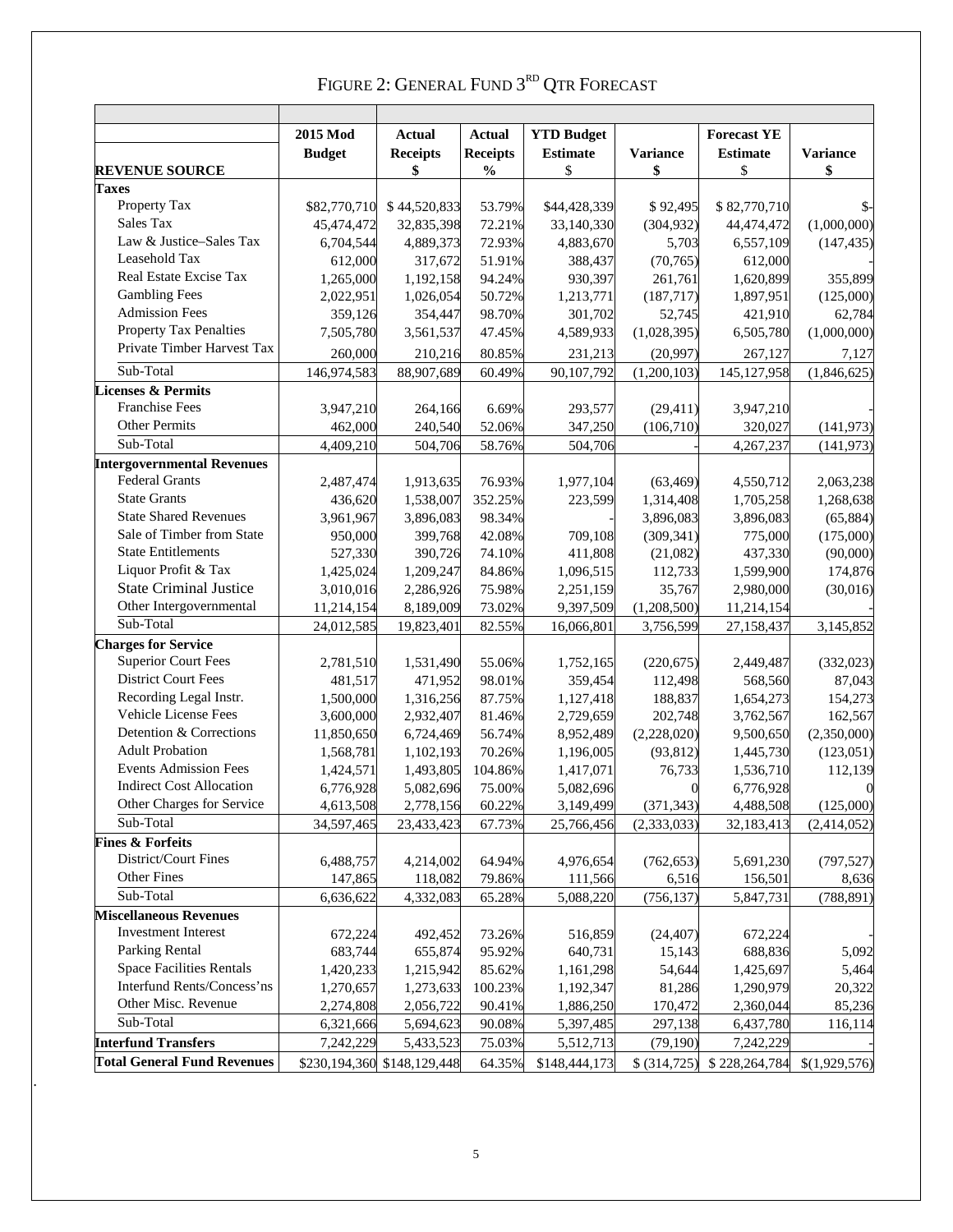#### *Year to Date Expenditures:*

General fund year-to-date expenditures are running at 73.2% through the end of the third quarter. The 2015 Adopted Budget includes approximately \$2.0 million of unallocated reductions spread across the departments. Department heads are providing reports monthly to show their progress in achieving these unallocated reductions. The Adopted Budget also anticipates an aggregate 1.5% of additional underexpenditure. The Sheriff's Office has notified both the Executive and Council that they are currently projecting their Law Enforcement expenditures (Department 30) to exceed their budget by approximately \$400 thousand related to employee leave pay-outs upon retirement. The Sheriff is also projecting their Corrections expenditures (Department 38) to exceed their budget by approximately \$1.3 million. The over-expenditures in Corrections are related to overtime for the facility (including staffing of positions related to leave, turnover pay, and New World training), an increase in medical benefits costs, and the costs of agency nurses. The Office of Public Defense (OPD) is projecting an approximate \$330 thousand overage in outside attorney costs due to an increase in felony caseloads. Superior Court is projecting to be very tight with their budget. The estimated aggregate under-expenditure has been adjusted to reflect these anticipated overages. The remainder of departments are working hard to manage their expenditure levels through year end.

The 2015 recommended 5-year plan has been updated to include these preliminary estimates for 2015.

| 2016 EXECUTIVE RECOMMENDED GENERAL FUND 5 YEAR PROJECTION |             |             |                 |                 |                 |                 |                  |        |
|-----------------------------------------------------------|-------------|-------------|-----------------|-----------------|-----------------|-----------------|------------------|--------|
|                                                           |             | Preliminary | Executive       |                 |                 |                 |                  |        |
|                                                           | Actuals     | estimate    | Recommended     | Projected       | Projected       | Projected       | Projected        | Growth |
| <b>RESOURCES:</b>                                         | 2014        | 2015        | 2016            | 2017            | 2018            | 2019            | 2020             | Rate   |
| Taxes                                                     | 140,513,099 | 145,253,020 | 144,630,528     | 149,764,912     | 155,081,566     | 160,586,962     | 166,287,799      | 3.55%  |
| Licenses & Permits                                        | 4,135,129   | 4.244.942   | 4,362,000       | 4,536,480       | 4.717.939       | 4.906.657       | 5,102,923        | 4.00%  |
| Intergovernmental                                         | 22,350,428  | 26,363,879  | 24,144,270      | 24,868,598      | 25,614,656      | 26.383,096      | 27,174,589       | 3.00%  |
| Charges for Service                                       | 31,593,105  | 32,999,953  | 36,584,303      | 37,864,754      | 39,190,020      | 40,561,671      | 41,981,329       | 3.50%  |
| Fines & Forfeits                                          | 5,850,589   | 5,839,459   | 5,684,766       | 5,883,733       | 6,089,663       | 6,302,802       | 6,523,400        | 3.50%  |
| Miscellaneous                                             | 7,498,889   | 6.321.302   | 6,878,981       | 7.222.930       | 7.584,077       | 7,963,280       | 8.361.444        | 5.00%  |
| <b>Interfund Transfers</b>                                | 7,553,020   | 7,242,229   | 7,549,608       | 6,295,790       | 6,421,706       | 6,550,140       | 6,681,143        | 2.00%  |
| REVENUE TOTAL                                             | 219,494,259 | 228,264,784 | 229,834,456     | 236,437,196     | 244,699,627     | 253,254,607     | 262,112,626      | n/a    |
| <b>EXPENDITURES:</b>                                      |             |             |                 |                 |                 |                 |                  |        |
| Salaries & Wages                                          | 106.349.735 | 108.630.752 | 111,282,792     | 114.621.276     | 118.059.914     | 121.601.711     | 125.249.763      | 2.00%  |
| <b>Personnel Benefits</b>                                 | 41,839,535  | 44,984,851  | 47,308,471      | 50,038,170      | 52,925,372      | 55,979,166      | 59,209,164       | 5.77%  |
| Supplies                                                  | 3,693,343   | 3,502,029   | 4,207,681       | 4,312,873       | 4,420,695       | 4,531,212       | 4,644,493        | 2.50%  |
| Other Services & Charges                                  | 26,497,853  | 29,547,594  | 27,652,552      | 28,343,866      | 29,052,462      | 29,778,774      | 30,523,243       | 2.50%  |
| Intergovt'l Charges                                       | 2,253,200   | 2.253,400   | 2,253,400       | 2,309,735       | 2,367,478       | 2,426,665       | 2,487,332        | 2.50%  |
| Capital Outlays                                           | 291,219     | 13,810      | 13,810          | 14,017          | 14,227          | 14,441          | 14,657           | 1.50%  |
| <b>Interfund Payments</b>                                 | 44,435,542  | 40,181,512  | 35,547,978      | 37,461,677      | 38,667,794      | 39,634,489      | 40,625,351       | 2.50%  |
| <b>EXPENDITURE TOTAL</b>                                  | 225,360,427 | 229,113,948 | 228,266,684     | 237,101,614     | 245,507,943     | 253,966,459     | 262.754.003      | n/a    |
| Projected Current Yr Under-Expenditure                    |             | 2,367,299   | 3,432,228       | 3,556,524       | 3,682,619       | 3,809,497       | 3,941,310        | 1.50%  |
| <b>FUND BALANCE:</b>                                      |             |             |                 |                 |                 |                 |                  |        |
| Increase (Decrease) in Fund Balance                       | (5,866,168) | 1,518,135   | 5,000,000       | 2,892,107       | 2,874,303       | 3,097,645       | 3.299.933        | n/a    |
| Ending Fund Balance                                       | 15,308,706  | 11,777,023  | s<br>21,826,841 | 24,718,948<br>s | S<br>27,593,251 | s<br>30,690,895 | \$<br>33,990,829 | n/a    |
| Fund Balance as % of Revenue w/o<br>Interfund Transfers   | 7%          | 6%          | 10%             | 11%             | 12%             | 13%             | 14%              | n/a    |
|                                                           |             |             |                 |                 |                 |                 |                  |        |

#### FIGURE 3: GENERAL FUND FIVE YEAR PROJECTION

Assigned fund balance for Courthouse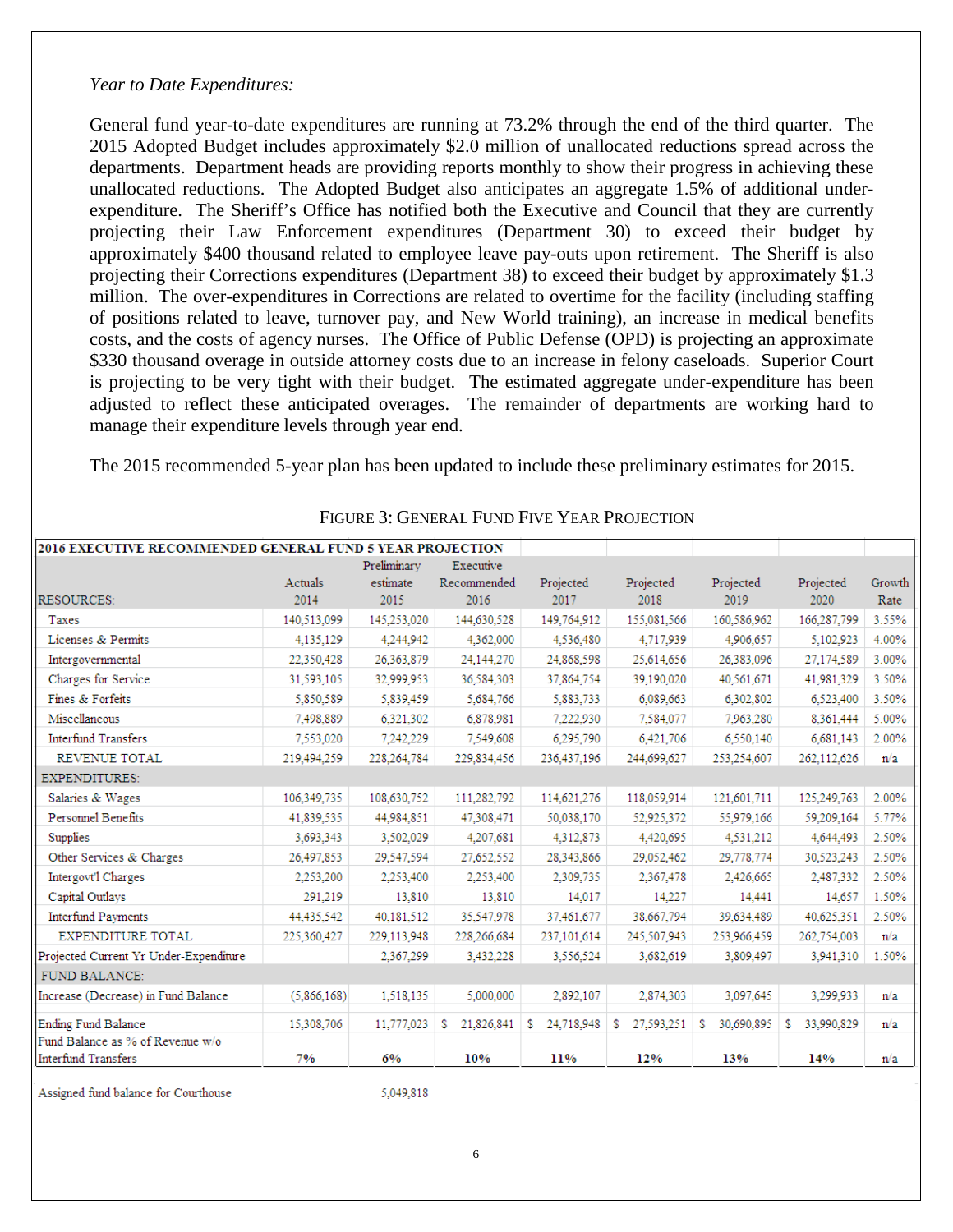#### *Real Estate Excise Tax*

Real estate excise tax (REET) is an important source of revenue for the County and an indicator of the strength of the Snohomish County economy. In 2014, REET revenues were stronger than expected, and the 2015 projection continues that trend. The third quarter projected year-end surplus is \$200 thousand higher than in second quarter.

| <b>Element</b>                              | 2015         |
|---------------------------------------------|--------------|
| Actual YTD Receipts - Amount Thru September | \$12,226,826 |
| Budgeted Amount for Full Year               | 13,200,000   |
| Projected Year End Surplus (Shortfall)      | \$2,759,887  |

FIGURE 4: REAL ESTATE EXCISE TAX REVENUES

As expected in the June forecast, Washington housing permits declined sharply from an eight-year-high of 53,600 units (SAAR) in the first quarter of 2015 to a more sustainable 36,800 units in the second quarter. The June forecast projected 37,400 units in the second quarter. In the June forecast we viewed the first quarter surge in permits with skepticism both because the weather was unseasonably mild and because the strength was in the volatile multi-family segment. This view appears to be validated by the recent data. Single-family permits totaled 18,900 units in the second quarter compared to the forecast of 19,200 units and 17,900 multi-family units were permitted compared to the forecast of 18,200 units. Permits fell further in July to 31,400 (SAAR) consisting of 18,800 single-family units and 12,600 multifamily units.

Seattle home price appreciation has grown since a small dip in early 2015, but has slowed in recent months. According to the S&P/Case-Shiller Home Price Indices, non-seasonally adjusted Seattle area home prices increased 0.34% in August following a 0.43% increase in July. Seattle home prices are up 7.58% over the previous August and are 42.5% higher than the November 2011 trough. Seattle area home prices have recovered to just 4.4% below the May 2007 peak.

REET revenues over the past 10 years illustrate the effects of the housing bubble and the Great Recession (see Figure 5 following). Recovery is evident beginning in 2012, and is projected to continue in 2015. The significant changes and rapid rise and fall shown in this exhibit serve as a reminder of REET volatility.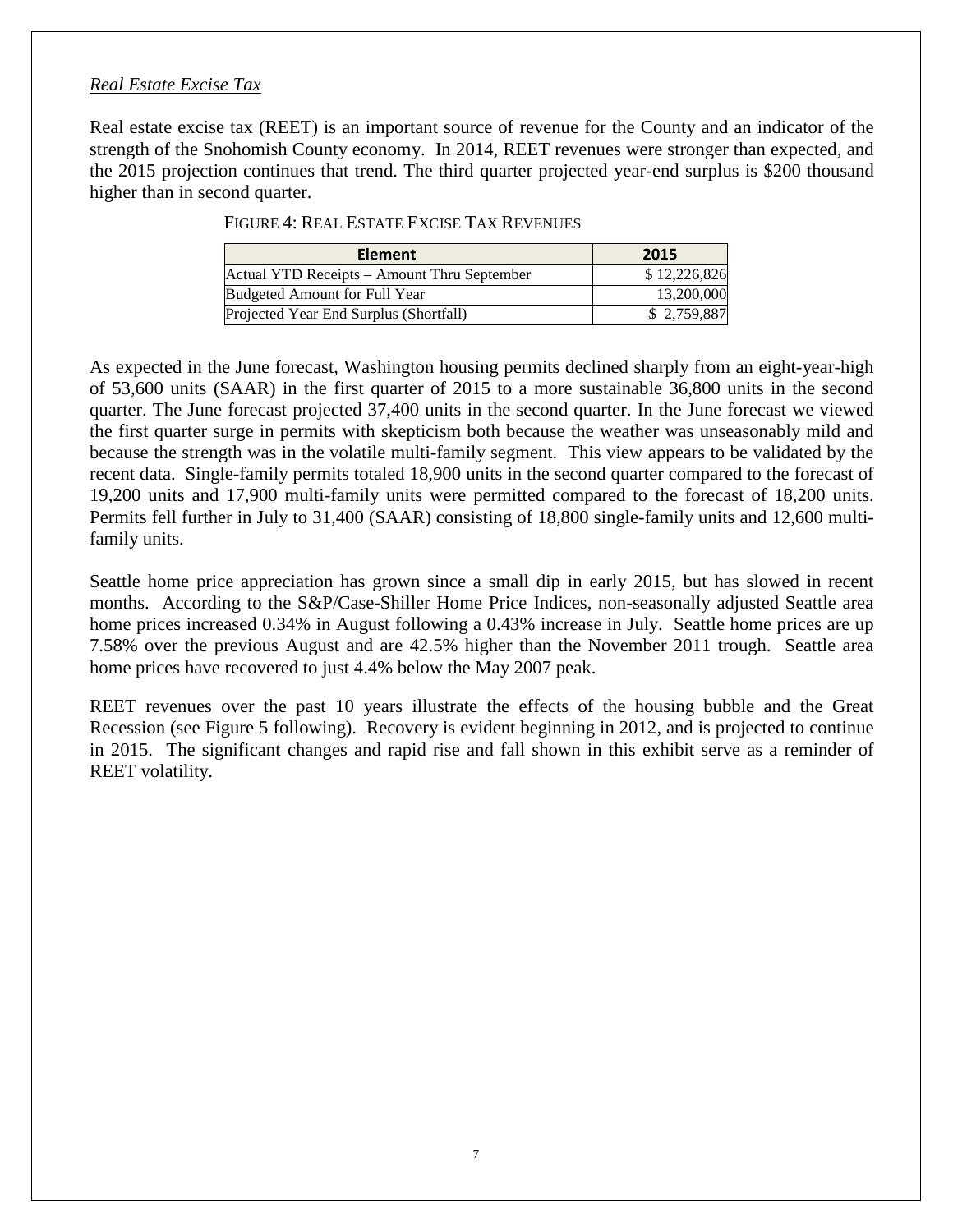

#### FIGURE 5: ACTUAL REET RECEIPTS 2005 - 2015

#### *Economic Outlook*

#### *Aerospace Industry*

Boeing is a bellwether of economic conditions in Snohomish County and recently reported that profit soared 25% in its latest quarter as it continued to churn out record deliveries of commercial jets, and it said it is on track to reduce costs on its flagship 787 Dreamliner that have been the source of concern among some analysts and investors. Boeing also raised it's 2015 profit and revenue guidance. The company delivered 199 commercial planes for nearly \$17.7 billion in record revenue during the quarter, compared to 186 deliveries for \$16.1 billion during the same period a year earlier. The company got 166 net orders during the quarter, bringing the total backlog to nearly 5,700 commercial planes valued at \$426 billion.

Employment in aerospace manufacturing in the county has finally leveled off after experiencing three quarters of decline. This sector accounts for about 18% of all private sector jobs and was a primary driver of the county's early economic recovery following the Great Recession. According to state economists, the downward pace of manufacturing employment has been the trend since 2012. As in June, the Washington Economic and Forecast Council continues to believe that this downturn will be relatively mild due to the large and increasing backlog of orders. The slowdown has been due to improvements in productivity rather than reductions in production.

#### *Employment*

Estimates from the State's Employment Security Department show Washington employment increasing by 81,700 jobs from September 2014 through September 2015. Year over year, the private sector added 71,900 jobs while the public sector gained an estimated 9,800 jobs. Washington's preliminary not seasonally adjusted unemployment rate for September 2015 is 4.8%.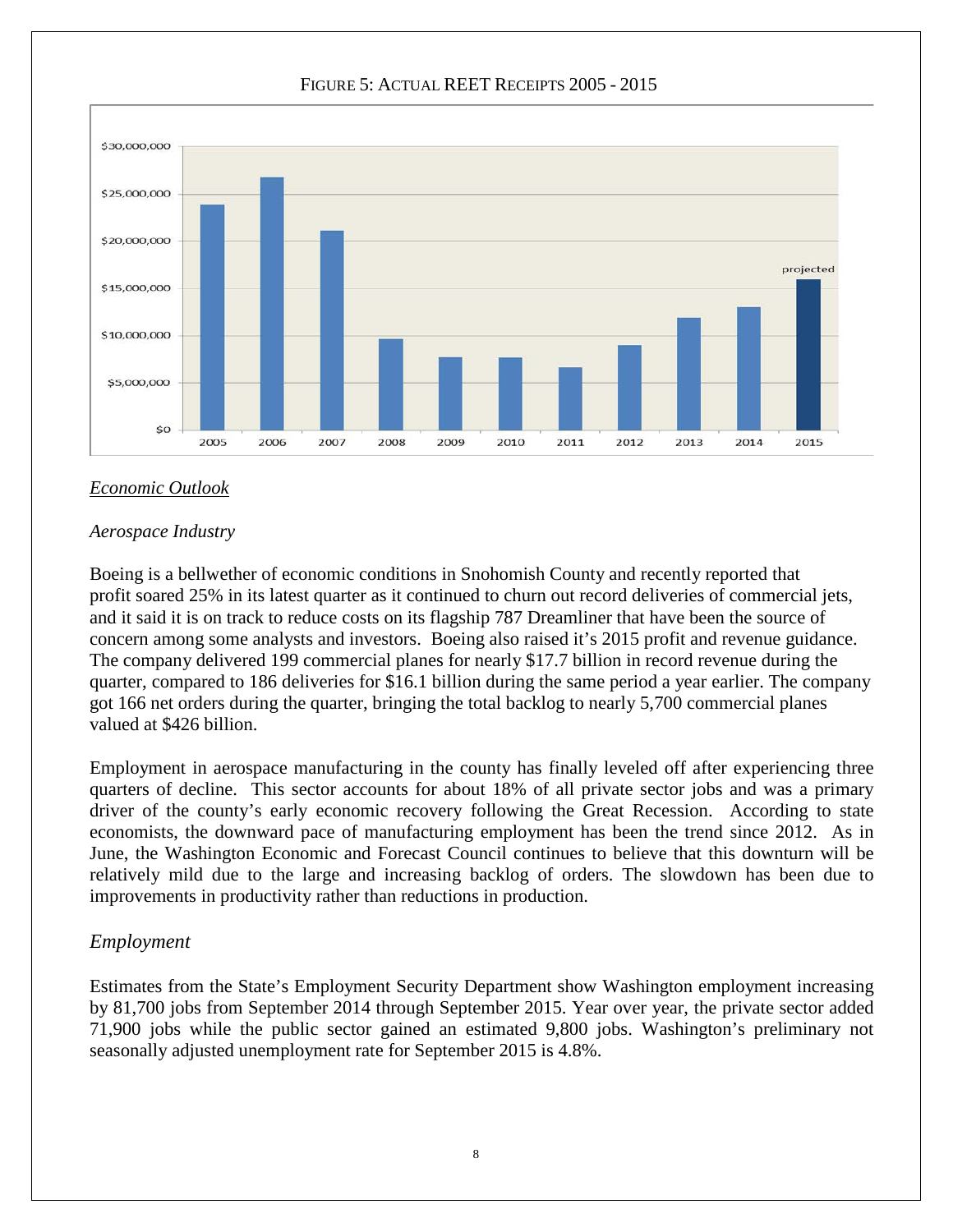As discussed earlier in the General Economic Overview, Snohomish County's unemployment rate (not seasonally adjusted) was 4.1% for September 2015 (better than 5.0% in September 2014). The graphic below shows how employment conditions continue to improve each year



Figure 6: Snohomish county unemployment rate 2013-2015



#### *County Taxable Retail Sales*

Figure 7 (at right) and Figure 8 (on the next page) document county-wide taxable retail sales information provided by the Washington State Department of Revenue. Taxable retail sales data are a good indicator of economic activity and the

financial health of entities that are funded through sales tax.

Figure 7 illustrates taxable retail sales from 2013 through 2015. Quarterly sales have been higher than each preceding year. During this time period, taxable retail sales in Snohomish County have been above rates seen at the lows of the Great Recession and generally below the heights seen during the housing bubble in 2007. However, beginning in the second half of 2014, taxable retail sales have caught up to and even surpassed those 2007 levels.



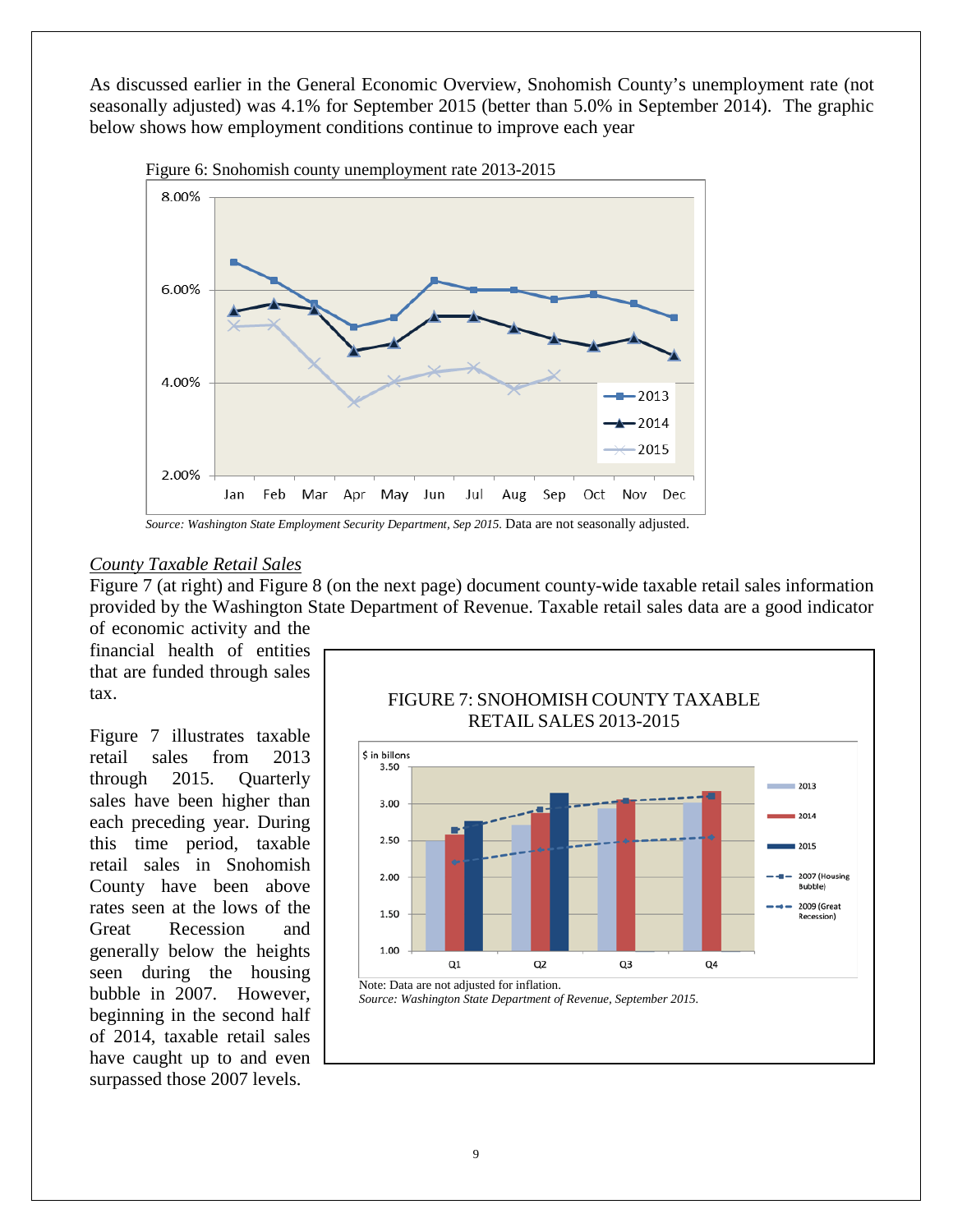The information in Figure 8 on the following page details overall and specific areas of business activity within Snohomish County. In reviewing the worksheet, one can see that year over year growth is continuing at an increasing pace (9.35% in the second quarter) and the rate of growth is the highest quarter amongst the four quarters displayed. This quarter is the sixteenth consecutive positive quarter since Q2 2011. In Snohomish County, Retail Sales leads the way again in sales dollars with significant year over year increases in motor vehicles, general merchandise stores, and building materials. The construction industry, second highest in dollars, showed a big 20.9% increase after a negative quarter and a small growth in Q4 of last year.

#### *Closing Comments*

If you have any questions about the information contained in this report, please feel free to contact Brian Haseleu, Budget Manager at 425-388-3822.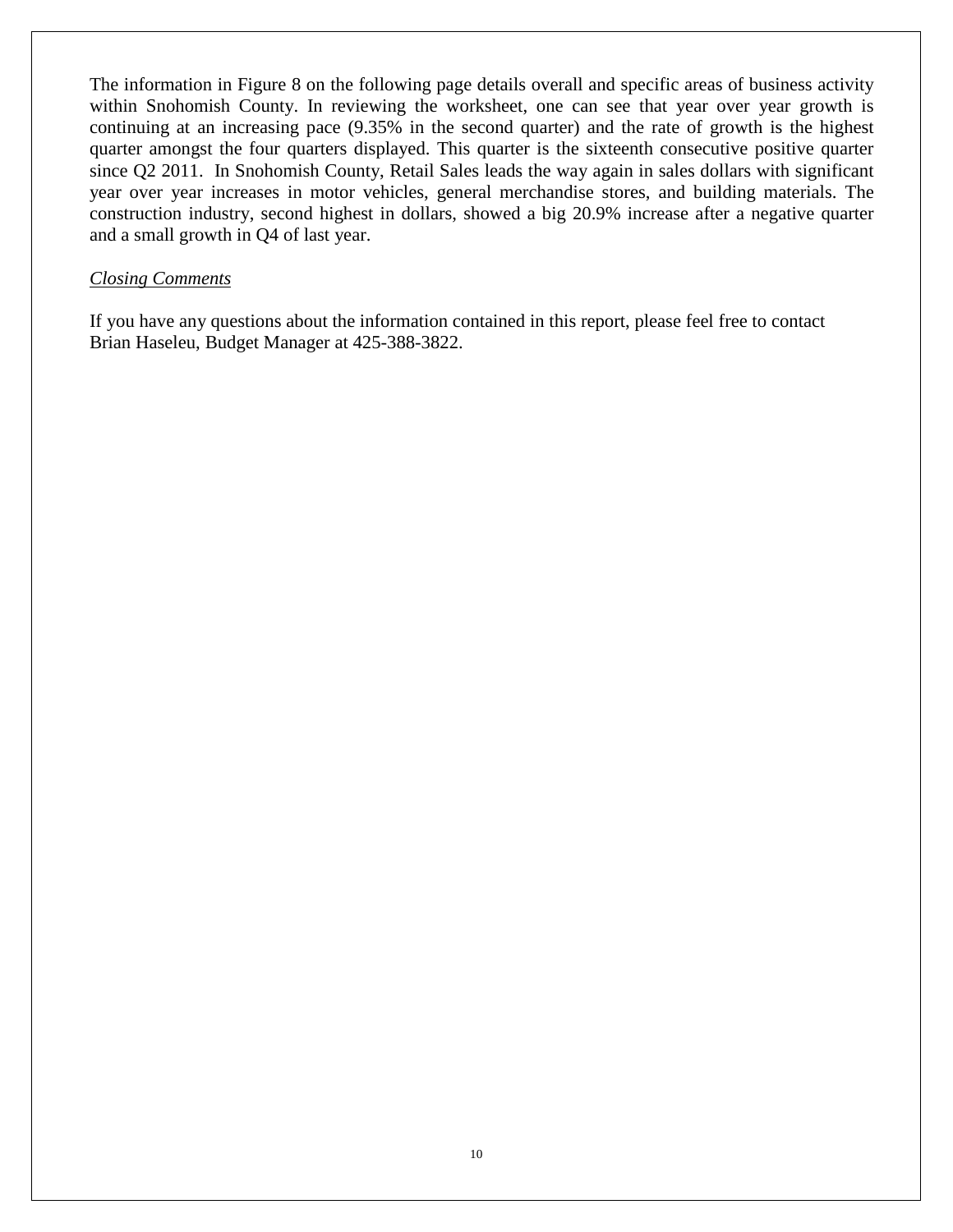|                                                         | '14'/13         | '14'/13         | '15'/14         | '15'/14         | 2015                      |
|---------------------------------------------------------|-----------------|-----------------|-----------------|-----------------|---------------------------|
| <b>Year to Year Comparison</b>                          | % Change        | % Change        | % Change        | % Change        | $2nd$ Qtr                 |
| <b>Gross Sales</b>                                      | $3rd$ Qtr       | $4th$ Qtr       | $1st$ Qtr       | $2nd$ Qtr       | Actual \$                 |
| <b>Retail Trade</b>                                     | 6.69%           | 6.13%           | 6.09%           | 7.14%           | \$1,669,302,054           |
| Motor Vehicles & Parts                                  | 11.43%          | 8.99%           | 11.77%          | 10.21%          | 469,729,639               |
| New & Used Auto Dealers                                 | 15.04%          | 10.19%          | 10.38%          | 8.94%           | 370,240,073               |
| Rv, Boat, Motorcycle Dealers                            | $-7.48%$        | 15.03%          | 37.33%          | 33.09%          | 50,590,640                |
| Automotive Parts & Tire                                 | 1.58%           | $-0.96%$        | 7.13%           | 1.14%           | 48,898,926                |
| Furniture & Home Furnishing                             | 4.40%           | 3.21%           | 3.66%           | 9.50%           | 51,168,687                |
| <b>Electronics &amp; Appliances</b>                     | 7.27%           | 15.07%          | 4.52%           | 16.07%          | 73,690,714                |
| Building, Garden Equip & Supplies                       | 11.58%          | 12.34%          | 16.63%          | 13.03%          | 177,416,101               |
| <b>Building Materials</b>                               | 9.97%           | 12.15%          | 15.46%          | 13.24%          | 153,838,743               |
| Garden Supplies & Equip.                                | 28.07%          | 13.83%          | 27.07%          | 11.71%          | 23,577,358                |
| Food & Beverage Stores                                  | 3.14%           | 5.28%           | $-2.83%$        | 2.06%           | 97,812,778                |
| Grocery & Convenience Stores                            | 2.96%           | 5.94%           | $-3.98%$        | 1.40%           | 89,154,399                |
| Other Food & Beverage Stores                            | 5.16%           | $-0.84%$        | 11.36%          | 9.35%           | 8,658,379                 |
| Drug/Health Stores<br>Gas Stations & Convenience Stores | 11.17%<br>2.54% | 12.22%<br>2.02% | 19.58%<br>2.20% | 20.18%<br>9.08% | 61,298,082                |
| Apparel & Accessories                                   | 2.65%           | $-0.84%$        | $-1.00%$        | $-0.82%$        | 39,551,181<br>150,571,190 |
| Clothing & Shoe Stores                                  | 2.91%           | $-0.49%$        | $-0.90%$        | $-0.85%$        | 129,206,633               |
| Jewelry & Luggage Stores                                | 0.95%           | $-2.76%$        | $-1.54%$        | $-0.61%$        | 21,364,557                |
| Sports, Toys, Book & Music Stores                       | $-1.20%$        | 2.32%           | $-1.77%$        | $-0.66%$        | 69,513,060                |
| Sporting Goods, Toys, Hobby                             | $-0.38%$        | 2.40%           | $-1.15%$        | 0.17%           | 65,596,014                |
| <b>Book/Periodical/Music Store</b>                      | $-10.89%$       | 1.12%           | $-9.17%$        | $-12.89%$       | 3,917,046                 |
| <b>General Merchandise Stores</b>                       | 4.03%           | 2.92%           | 3.52%           | 5.92%           | 301,482,380               |
| <b>Department Stores</b>                                | $-1.50%$        | $-1.28%$        | $-1.87%$        | $-0.01%$        | 75,099,405                |
| <b>General Merchandise Stores</b>                       | 5.95%           | 4.54%           | 5.41%           | 8.05%           | 226,382,975               |
| E-Commerce & Mail Order                                 | 17.46%          | 17.93%          | 18.03%          | 23.66%          | 54,161,193                |
| <b>Miscellaneous Retailers</b>                          | 3.28%           | 4.19%           | $-2.03%$        | $-6.43%$        | 122,907,049               |
| <b>Agriculture, Forestry, Fishing</b>                   | 25.04%          | $-27.70%$       | -43.80%         | 1.85%           | 1,114,087                 |
| <b>Mining</b>                                           | $-1.22%$        | 128.92%         | 132.64%         | 27.01%          | 1,319,160                 |
| <b>Utilities</b>                                        | $-4.86%$        | $-0.57%$        | $-5.78%$        | 24.11%          | 2,289,841                 |
| <b>Construction</b>                                     | $-5.86%$        | 1.28%           | 12.61%          | 20.93%          | 428,616,867               |
| Manufacturing                                           | 4.89%           | 21.37%          | 12.59%          | 17.04%          | 50,285,138                |
| <b>Wholesale Trade</b>                                  | 8.61%           | 3.15%           | 2.37%           | 6.43%           | 194,532,970               |
| <b>Transportation &amp; Warehousing</b>                 | $-7.53%$        | 10.52%          | 9.72%           | 19.12%          | 9,069,724                 |
| Information                                             | $-2.58%$        | 1.34%           | $-0.35%$        | 9.35%           | 140,086,441               |
| Finance, Insurance                                      | 1.46%           | 16.71%          | 18.05%          | 26.31%          | 22,092,794                |
| <b>Real Estate, Rental/Leasing</b>                      | $-1.66%$        | 3.82%           | 26.54%          | 12.26%          | 58,856,599                |
| <b>Professional, Scientific &amp; Technical Srvcs</b>   | 12.97%          | $-2.41%$        | 23.70%          | 7.68%           | 47,294,906                |
| <b>Management, Education &amp; Health Srvcs</b>         | $-2.84%$        | 3.47%           | 8.72%           | 7.76%           | 68,616,300                |
| <b>Arts, Entertainment &amp; Recreation</b>             | $-0.10%$        | 6.37%           | 9.70%           | 5.12%           | 26,006,730                |
| <b>Accommodations &amp; Food Services</b>               | 8.90%           | 8.43%           | 7.53%           | 7.43%           | 331,201,540               |
| Accommodations                                          | 17.26%          | 13.09%          | 8.57%           | 8.50%           | 34,626,934                |
| Restaurants, Food & Drinking Places                     | 7.75%           | 7.99%           | 7.44%           | 7.31%           | 296,574,606               |
| <b>Other Services</b>                                   | 5.23%           | 7.25%           | 5.52%           | 7.25%           | 93,308,221                |
| <b>Public Administration, Other</b>                     | $-8.54%$        | 8.82%           | $-14.60%$       | 35.15%          | 1,576,402                 |
| <b>TOTAL ALL INDUSTRIES</b>                             | 4.23%           | 5.39%           | 7.26%           | 9.35%           | \$3,145,569,774           |

## FIGURE 8: SECOND QUARTER 2015 SNOHOMISH COUNTY TAXABLE RETAIL SALES

*Source: Washington State Department of Revenue, September 2015.*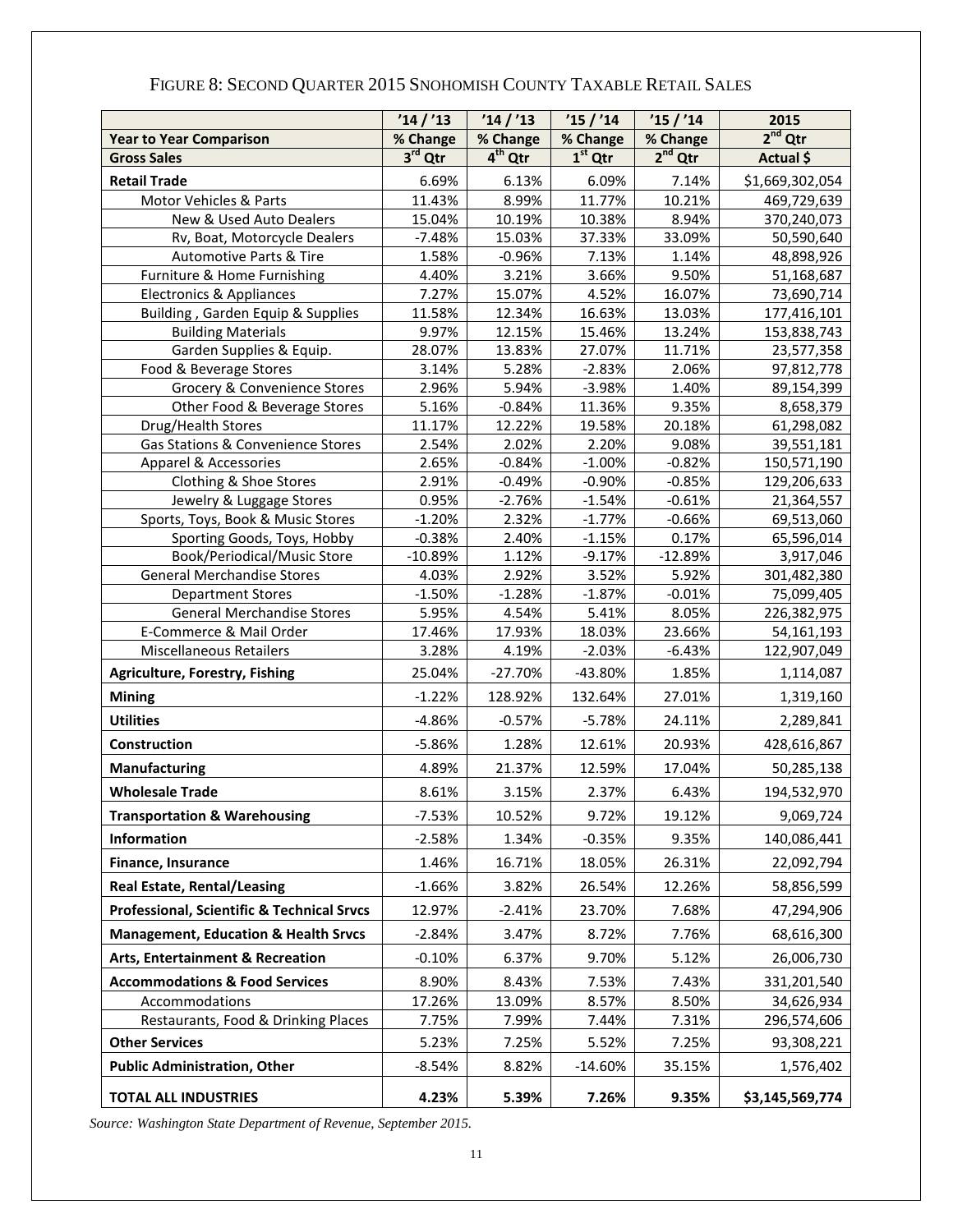## **County Revenues by Fund**

|                                      | Original<br><b>Budget</b> | <b>Modified</b><br><b>Budget</b> | <b>Current</b><br>Month | <b>Year To Date</b> | <b>Available</b><br><b>Balance</b> | % Oblig. |
|--------------------------------------|---------------------------|----------------------------------|-------------------------|---------------------|------------------------------------|----------|
| General Fund                         | \$229,704,794             | \$230,194,360                    | \$14,751,277            | \$148,129,444       | \$ 82,064,916                      | 64.3%    |
| Special Revenue                      | 2,479,914                 | 2,491,914                        | 279,924                 | 1,496,448           | 995,466                            | 60.1%    |
| County Road                          | 97,067,069                | 97,067,069                       | 1,958,437               | 52,059,891          | 45,007,178                         | 53.6%    |
| <b>River Management</b>              |                           |                                  | 77                      | 1,071               | (1,071)                            |          |
| Corrections Commissary               | 1,029,914                 | 1,029,914                        | 56,475                  | 594,761             | 435,153                            | 57.7%    |
| Convention & Performing Arts         | 2,718,604                 | 2,718,604                        | 353,049                 | 2,113,474           | 605,130                            | 77.7%    |
| Crime Victims / Witness              | 438,129                   | 438,129                          | 39,399                  | 324,867             | 113,262                            | 74.1%    |
| <b>Human Services</b>                | 91,815,983                | 91,802,983                       | 4,766,846               | 52,484,412          | 39,318,571                         | 57.2%    |
| <b>Grant Control</b>                 | 15,636,241                | 15,636,241                       | 693,665                 | 6,227,081           | 9,409,160                          | 39.8%    |
| Sheriff-Search & Resc Helicopt       | 20,000                    | 20,000                           | $\overline{7}$          | 54                  | 19,946                             | 0.3%     |
| Sheriff Drug Buy Fund                | 767,500                   | 767,500                          | 10,711                  | 193.795             | 573,705                            | 25.3%    |
| Arson Investigation & Equip          | 100                       | 100                              | 5                       | 38                  | 62                                 | 37.7%    |
| Tax Refund Fund                      |                           | L.                               | L.                      | $\mathbf{1}$        | (1)                                |          |
| <b>Emerg Svcs Communication Sys</b>  | 7,270,287                 | 7,270,287                        | 652,300                 | 5,633,583           | 1,636,704                          | 77.5%    |
| Evergreen Fairground Cum Reser       | 694,456                   | 1,251,958                        | 124,496                 | 779,504             | 472,454                            | 62.3%    |
| <b>Conservation Futures Tax Fund</b> | 3,550,000                 | 3,550,000                        | 62,214                  | 1,995,708           | 1,554,292                          | 56.2%    |
| Auditor's O & M                      | 741,138                   | 741,138                          | 42,259                  | 570,327             | 170,811                            | 77.0%    |
| Elections Equip Cumulative Res       | 226,555                   | 226,555                          | 313                     | 16,999              | 209,556                            | 7.5%     |
| Sno Cty Tomorrow Cum Res             | 131,184                   | 131,184                          | 10,938                  | 98,416              | 32,768                             | 75.0%    |
| Real Estate Excise Tax Fund          | 13,220,000                | 13,220,000                       | 1,422,997               | 12,255,284          | 964,716                            | 92.7%    |
| <b>Transportation Mitigation</b>     | 3,988,169                 | 3,988,169                        | 290,570                 | 3,072,765           | 915,404                            | 77.0%    |
| <b>Community Development</b>         | 13,408,468                | 13,408,468                       | 1,201,390               | 11,459,843          | 1,948,625                          | 85.5%    |
| <b>Boating Safety</b>                | 112,000                   | 112,000                          | $\blacksquare$          | 116,391             | (4, 391)                           | 103.9%   |
| Antiprofiteering Revolving           | 142                       | 142                              | 11                      | 84                  | 58                                 | 58.9%    |
| Parks Mitigation                     | 1,933,760                 | 1,933,760                        | 137,999                 | 1,257,818           | 675,942                            | 65.0%    |
| Fair Sponsorships & Donations        | 372,941                   | 372,941                          | 4,924                   | 331,671             | 41,270                             | 88.9%    |
| Snohomish Cnty Arts Commission       | 855,000                   | 855,000                          | $\blacksquare$          | 17,818              | 837,182                            | 2.1%     |
| Limited Tax Debt Service             | 26,378,860                | 26,378,860                       | 4,037,464               | 18,362,433          | 8,016,427                          | 69.6%    |
| Road Improvement Dist. 24A           | 300,400                   | 300,400                          | 1,141                   | 12,316              | 288,084                            | 4.1%     |
| Solid Waste Management               | 53,752,510                | 53,752,510                       | 5,553,412               | 43,338,184          | 10,414,326                         | 80.6%    |
| Airport Operation & Maint.           | 36,602,461                | 36,602,461                       | 1,465,379               | 18,623,426          | 17,979,035                         | 50.9%    |
| Surface Water Management             | 32,398,603                | 32,398,603                       | 482,530                 | 11,826,126          | 20,572,477                         | 36.5%    |
| Equipment Rental & Revolving         | 25,347,546                | 25,347,546                       | 1,871,481               | 18,977,880          | 6,369,666                          | 74.9%    |
| <b>Information Services</b>          | 17,319,750                | 17,319,750                       | 1,451,385               | 12,996,618          | 4,323,132                          | 75.0%    |
| Snohomish County Insurance           | 12,670,697                | 12,670,697                       | 1,078,395               | 8,905,730           | 3,764,967                          | 70.3%    |
| Pits and Quarries                    | 236,700                   | 236,700                          | 11,840                  | 63,859              | 172,841                            | 27.0%    |
| <b>Employee Benefit</b>              | 47,769,677                | 47,769,677                       | 4,218,998               | 40,625,590          | 7,144,087                          | 85.0%    |
| <b>Facility Services Fund</b>        | 12,057,063                | 12,074,563                       | 839,545                 | 9,141,128           | 2,933,435                          | 75.7%    |
| Training & Development               | 379,706                   | 379,706                          | 31,642                  | 284,780             | 94,926                             | 75.0%    |
| Security Services Fund               | 2,171,152                 | 2,171,152                        | 169,679                 | 1,527,681           | 643,471                            | 70.4%    |
| <b>Totals</b>                        | \$755,567,473             | \$756,631,041                    | \$48,073,173            | \$485,917,299       | \$270,713,742                      |          |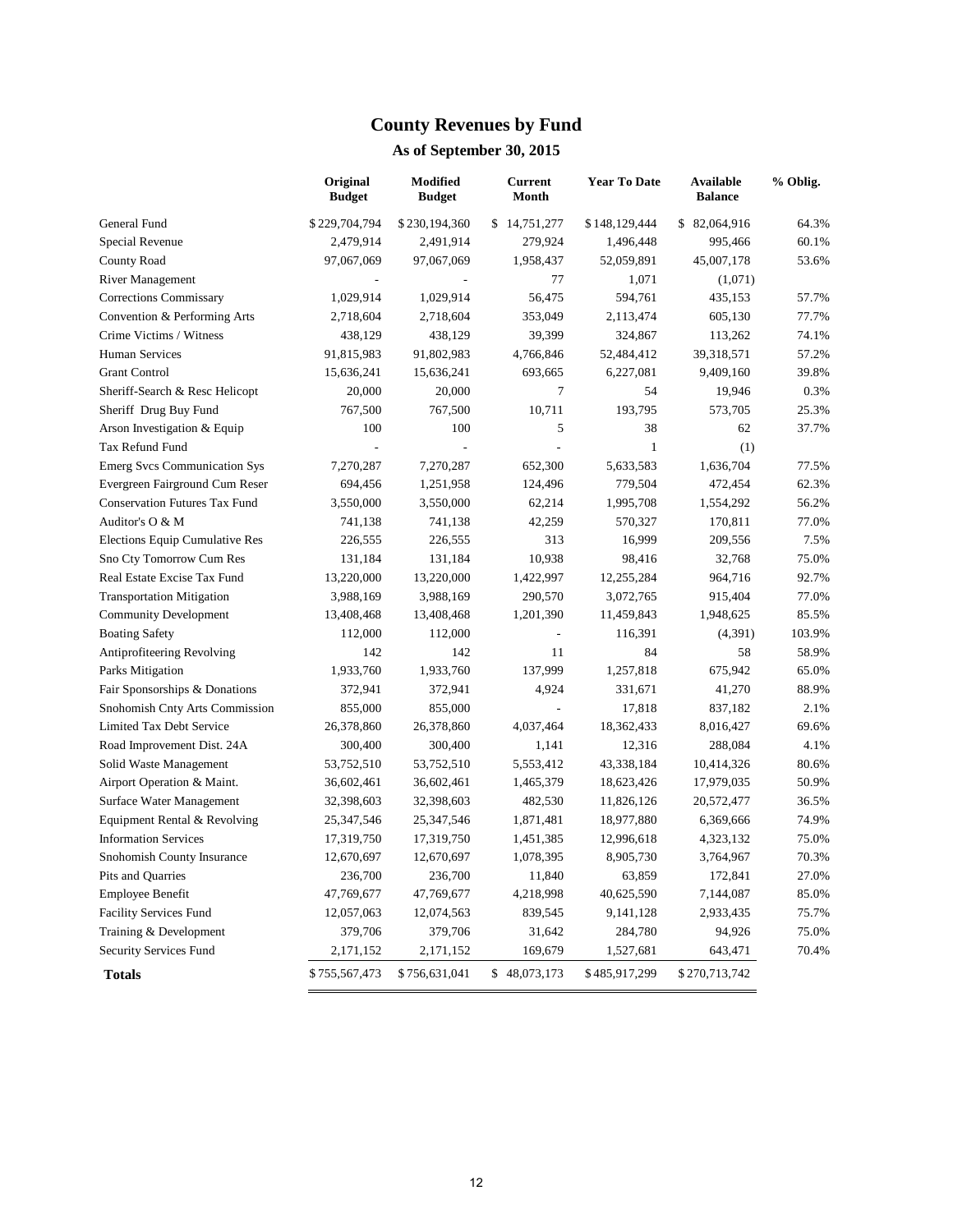## **County Expenditures by Fund**

|                                      | Original<br><b>Budget</b> | <b>Modified</b><br><b>Budget</b> | <b>Current</b><br><b>Month</b> | <b>Year To</b><br>Date | <b>Available</b><br><b>Balance</b> | $\frac{1}{2}$<br>Oblig. |
|--------------------------------------|---------------------------|----------------------------------|--------------------------------|------------------------|------------------------------------|-------------------------|
| General Fund                         | \$226,122,275             | \$227,169,343                    | \$19,603,286                   | \$166,103,803          | \$ 61,065,540                      | 73.1%                   |
| Special Revenue                      | 20,053,573                | 20,065,573                       | 927,699                        | 2,412,133              | 17,653,440                         | 12.0%                   |
| County Road                          | 104,321,809               | 105,066,709                      | 10,318,634                     | 69,195,370             | 35,871,339                         | 65.9%                   |
| <b>River Management</b>              | 26,888                    | 26,888                           | 6,722                          | 20,166                 | 6,722                              | 75.0%                   |
| <b>Corrections Commissary</b>        | 1,029,914                 | 1,029,914                        | 81,992                         | 621,341                | 408,573                            | 60.3%                   |
| Convention & Performing Arts         | 2,753,178                 | 2,753,178                        | 409,936                        | 1,637,687              | 1,115,491                          | 59.5%                   |
| Crime Victims / Witness              | 438,129                   | 438,129                          | 35,704                         | 312,912                | 125,217                            | 71.4%                   |
| Human Services                       | 95,930,567                | 95,930,567                       | 6,599,238                      | 57,007,076             | 38,923,491                         | 59.4%                   |
| <b>Grant Control</b>                 | 15,704,657                | 15,704,657                       | 1,166,234                      | 7,651,837              | 8,052,820                          | 48.7%                   |
| Sheriff-Search & Resc Helicopt       | 20,000                    | 20,000                           |                                |                        | 20,000                             | 0.0%                    |
| Sheriff Drug Buy Fund                | 825,000                   | 825,000                          | 33,974                         | 584,075                | 240,925                            | 70.8%                   |
| Arson Investigation & Equip          | 100                       | 100                              |                                |                        | 100                                | 0.0%                    |
| Tax Refund Fund                      | 5,000                     | 5,000                            |                                |                        | 5,000                              | 0.0%                    |
| <b>Emerg Svcs Communication Sys</b>  | 8,319,721                 | 8,319,721                        | 552,610                        | 5,254,425              | 3,065,296                          | 63.2%                   |
| Evergreen Fairground Cum Reser       | 1,269,848                 | 1,827,350                        | 105,217                        | 429,242                | 1,398,108                          | 23.5%                   |
| <b>Conservation Futures Tax Fund</b> | 22,628,857                | 22,628,857                       | 278,055                        | 9,372,647              | 13,256,210                         | 41.4%                   |
| Auditor's O & M                      | 1,224,759                 | 1,224,759                        | 66,750                         | 464,582                | 760,177                            | 37.9%                   |
| Elections Equip Cumulative Res       | 378,000                   | 378,000                          | 37,500                         | 122,847                | 255,153                            | 32.5%                   |
| Sno Cty Tomorrow Cum Res             | 141,367                   | 141,367                          | 10,603                         | 94,119                 | 47,248                             | 66.6%                   |
| Real Estate Excise Tax Fund          | 15,491,983                | 15,491,983                       | 3,655,155                      | 11,416,283             | 4,075,701                          | 73.7%                   |
| <b>Transportation Mitigation</b>     | 7,829,000                 | 7,829,000                        | $\overline{\phantom{a}}$       | 1,770,701              | 6,058,299                          | 22.6%                   |
| <b>Community Development</b>         | 14,220,368                | 14,286,368                       | 1,131,965                      | 9,965,531              | 4,320,837                          | 69.8%                   |
| <b>Boating Safety</b>                | 112,000                   | 112,000                          | 10,204                         | 75,114                 | 36,886                             | 67.1%                   |
| Antiprofiteering Revolving           | 79,245                    | 79,245                           |                                |                        | 79,245                             | 0.0%                    |
| Parks Mitigation                     | 1,933,760                 | 1,933,760                        | 483,440                        | 1,450,320              | 483,440                            | 75.0%                   |
| Fair Sponsorships & Donations        | 372,941                   | 372,941                          | 13,850                         | 106,271                | 266,670                            | 28.5%                   |
| Snohomish Cnty Arts Commission       | 855,000                   | 855,000                          | 1,963                          | 27,877                 | 827,123                            | 3.3%                    |
| Limited Tax Debt Service             | 28,116,097                | 28,116,097                       |                                | 7,841,193              | 20,274,904                         | 27.9%                   |
| Road Improvement Dist. 24A           | 300,400                   | 300,400                          |                                | 98,475                 | 201,925                            | 32.8%                   |
| Solid Waste Management               | 55,334,015                | 55,334,015                       | 1,746,590                      | 35,362,039             | 19,971,976                         | 63.9%                   |
| Airport Operation & Maint.           | 36,406,966                | 36,406,966                       | 1,669,886                      | 14,922,866             | 21,484,100                         | 41.0%                   |
| Surface Water Management             | 40,075,026                | 40,075,026                       | 2,332,860                      | 14,239,654             | 25,835,372                         | 35.5%                   |
| Equipment Rental & Revolving         | 25,423,050                | 25,423,050                       | 1,058,164                      | 15,443,904             | 9,979,146                          | 60.7%                   |
| <b>Information Services</b>          | 18,108,577                | 18,108,577                       | 1,420,144                      | 13,165,188             | 4,943,389                          | 72.7%                   |
| Snohomish County Insurance           | 12,820,127                | 12,820,127                       | 1,098,490                      | 10,541,306             | 2,278,821                          | 82.2%                   |
| Pits and Quarries                    | 236,525                   | 236,525                          | 3,202                          | 21,487                 | 215,038                            | 9.1%                    |
| Employee Benefit                     | 48,143,606                | 48,143,606                       | 3,599,996                      | 33,334,029             | 14,809,577                         | 69.2%                   |
| Facility Services Fund               | 12,461,609                | 12,740,609                       | 1,181,662                      | 8,707,922              | 4,032,687                          | 68.3%                   |
| Training & Development               | 391,692                   | 391,692                          | 17,697                         | 263,344                | 128,348                            | 67.2%                   |
| Security Services Fund               | 2,171,554                 | 2,171,554                        | 163,612                        | 1,445,644              | 725,910                            | 66.6%                   |
| <b>Totals</b>                        | \$822,077,183             | \$824,783,653                    | \$59,823,036                   | \$501,483,407          | \$323,300,246                      |                         |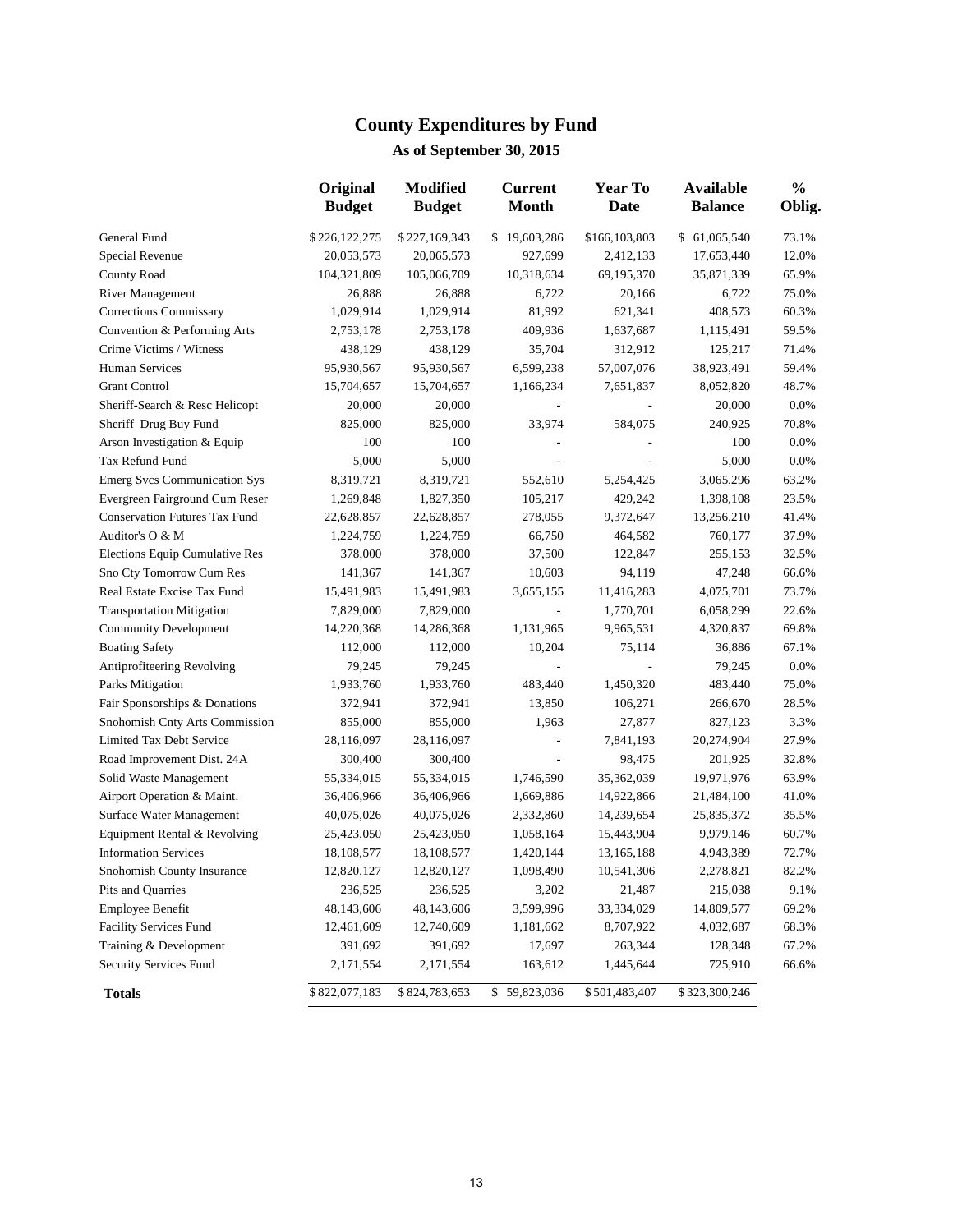## **General Fund Revenues by Department**

|                                     | Original<br><b>Budget</b> | <b>Modified</b><br><b>Budget</b> | <b>Current</b><br><b>Month</b> | <b>Year To</b><br>Date | <b>Available</b><br><b>Balance</b> | $\frac{0}{0}$<br>Oblig. |
|-------------------------------------|---------------------------|----------------------------------|--------------------------------|------------------------|------------------------------------|-------------------------|
| Executive                           | \$<br>156,990             | $\mathcal{S}$<br>156,990         | \$<br>39,110                   | \$<br>117,372          | \$<br>39,618                       | 74.8%                   |
| Legislative                         |                           |                                  | 3,187                          | 28,654                 | (28, 654)                          |                         |
| <b>Human Services</b>               |                           |                                  |                                | 304                    | (304)                              |                         |
| Planning                            | 572,808                   | 572,808                          | 45,882                         | 397,052                | 175,756                            | 69.3%                   |
| <b>Hearing Examiner</b>             | 377,090                   | 377,090                          | 30,822                         | 298,836                | 78,254                             | 79.2%                   |
| <b>Parks And Recreation</b>         | 6,660,780                 | 6,660,780                        | 2,615,663                      | 6,532,251              | 128,529                            | 98.1%                   |
| Assessor                            | 107,022                   | 107,022                          | 349                            | 52,802                 | 54,220                             | 49.3%                   |
| Auditor                             | 7,206,276                 | 7,206,276                        | 562,969                        | 4,754,121              | 2,452,155                          | 66.0%                   |
| Finance                             | 512,573                   | 512,573                          | 14,174                         | 308,520                | 204,053                            | 60.2%                   |
| <b>Human Resources</b>              | 127,790                   | 127,790                          | 6,818                          | 61,374                 | 66,416                             | 48.0%                   |
| Nondepartmental                     | 160,860,977               | 160,860,977                      | 7,894,917                      | 101,279,284            | 59,581,693                         | 63.0%                   |
| Treasurer                           | 9,016,144                 | 9,016,144                        | 394,453                        | 4,878,386              | 4,137,758                          | 54.1%                   |
| <b>District Court</b>               | 8,977,795                 | 8,977,795                        | 620,804                        | 6,152,345              | 2,825,450                          | 68.5%                   |
| Sheriff                             | 15,663,193                | 16,152,759                       | 2,009,637                      | 11,285,375             | 4,867,384                          | 69.9%                   |
| Prosecuting Attorney                | 565,089                   | 565,089                          | 86,989                         | 402,897                | 162,192                            | 71.3%                   |
| Office of Public Defense            | 603,468                   | 603,468                          | 8,808                          | 530,123                | 73,345                             | 87.8%                   |
| <b>Medical Examiner</b>             | 114,348                   | 114,348                          | 1,171                          | 63,201                 | 51,147                             | 55.3%                   |
| Superior Court                      | 1,681,315                 | 1,681,315                        | 116,684                        | 1,107,722              | 573,593                            | 65.9%                   |
| Clerk                               | 3,842,330                 | 3,842,330                        | 219,278                        | 2,629,584              | 1,212,746                          | 68.4%                   |
| <b>Sheriff's Corrections Bureau</b> | 12,404,250                | 12,404,250                       | 56,184                         | 7,002,837              | 5,401,413                          | 56.5%                   |
| Dept Emergency Management           | 254,556                   | 254,556                          | 23,379                         | 246,402                | 8,154                              | 96.8%                   |
| <b>Totals</b>                       | \$229,704,794             | \$230,194,360                    | \$14,751,277                   | \$148,129,444          | \$82,064,916                       |                         |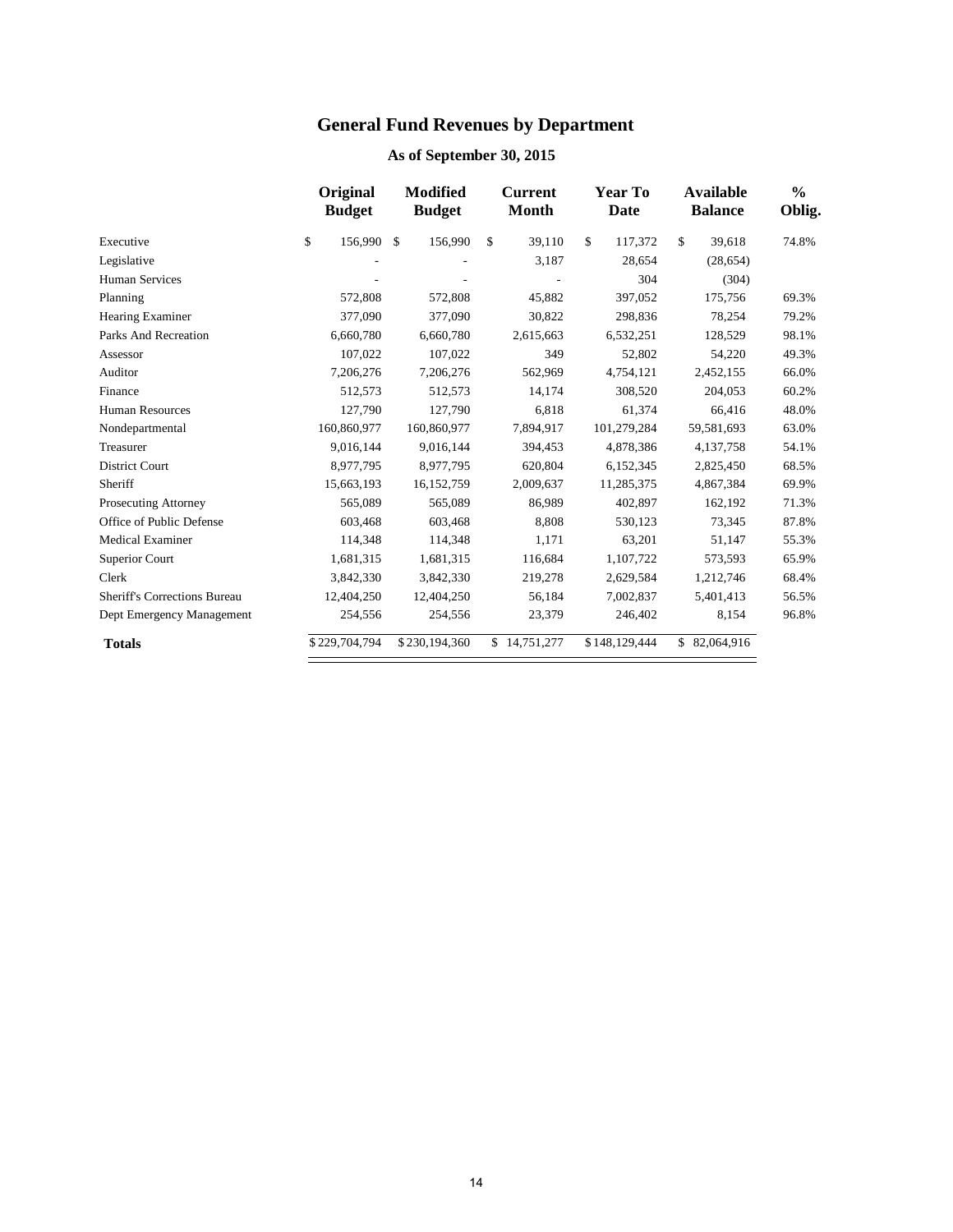## **General Fund Expenditures by Department**

|                                     | Original<br><b>Budget</b> | <b>Modified</b><br><b>Budget</b> | <b>Current</b><br><b>Month</b> | <b>Year To</b><br>Date | <b>Available</b><br><b>Balance</b> | $\frac{0}{0}$<br>Oblig. |
|-------------------------------------|---------------------------|----------------------------------|--------------------------------|------------------------|------------------------------------|-------------------------|
| Executive                           | \$<br>1.960.824           | \$<br>1,960,824                  | \$<br>217,018                  | \$<br>1,549,186        | \$<br>411.638                      | 79.0%                   |
| Legislative                         | 4,262,317                 | 4,243,942                        | 327,357                        | 2,971,250              | 1,272,692                          | 70.0%                   |
| Human Services                      | 3,742,445                 | 3,742,445                        | 775,595                        | 2,616,240              | 1,126,205                          | 69.9%                   |
| Planning                            | 4,017,603                 | 4,017,603                        | 331,856                        | 2,946,196              | 1,071,407                          | 73.3%                   |
| <b>Hearing Examiner</b>             | 1,046,551                 | 1,018,121                        | 79,489                         | 697,201                | 320,920                            | 68.5%                   |
| Parks And Recreation                | 9,990,117                 | 9,990,117                        | 1,246,723                      | 6,844,860              | 3,145,257                          | 68.5%                   |
| Assessor                            | 7,102,774                 | 7,102,774                        | 560,411                        | 5,262,375              | 1,840,399                          | 74.1%                   |
| Auditor                             | 7,508,436                 | 7,408,714                        | 548,687                        | 4,240,223              | 3,168,491                          | 57.2%                   |
| Finance                             | 3,972,230                 | 3,938,190                        | 312,256                        | 2,757,704              | 1,180,486                          | 70.0%                   |
| <b>Human Resources</b>              | 2,222,360                 | 2,222,360                        | 164,741                        | 1,492,708              | 729,652                            | 67.2%                   |
| Nondepartmental                     | 11,739,605                | 12,457,963                       | 1,185,732                      | 7,279,967              | 5,177,996                          | 58.4%                   |
| Treasurer                           | 3,240,546                 | 3,240,546                        | 243,435                        | 2,273,470              | 967,076                            | 70.2%                   |
| <b>District Court</b>               | 9,308,802                 | 9,308,802                        | 773,153                        | 6,801,826              | 2,506,976                          | 73.1%                   |
| Sheriff                             | 52,540,780                | 53,030,346                       | 4,398,186                      | 40,311,774             | 12,718,572                         | 76.0%                   |
| <b>Prosecuting Attorney</b>         | 15,382,092                | 15,382,092                       | 1,246,034                      | 11,273,675             | 4,108,417                          | 73.3%                   |
| Office of Public Defense            | 7,813,440                 | 7,813,440                        | 646,015                        | 6,470,304              | 1,343,136                          | 82.8%                   |
| <b>Medical Examiner</b>             | 2,445,696                 | 2,415,407                        | 179,689                        | 1,639,279              | 776,128                            | 67.9%                   |
| Superior Court                      | 21,711,068                | 21,761,068                       | 1,729,609                      | 16,012,392             | 5,748,676                          | 73.6%                   |
| Clerk                               | 6,968,347                 | 6,968,347                        | 595,360                        | 5,211,543              | 1,756,804                          | 74.8%                   |
| <b>Sheriff's Corrections Bureau</b> | 48,054,845                | 48,054,845                       | 3,926,936                      | 36,649,323             | 11,405,522                         | 76.3%                   |
| Dept Emergency Management           | 1,091,397                 | 1,091,397                        | 115,003                        | 802,306                | 289,091                            | 73.5%                   |
| <b>Totals</b>                       | \$226,122,275             | \$227,169,343                    | \$19,603,286                   | \$166,103,803          | \$ 61,065,540                      |                         |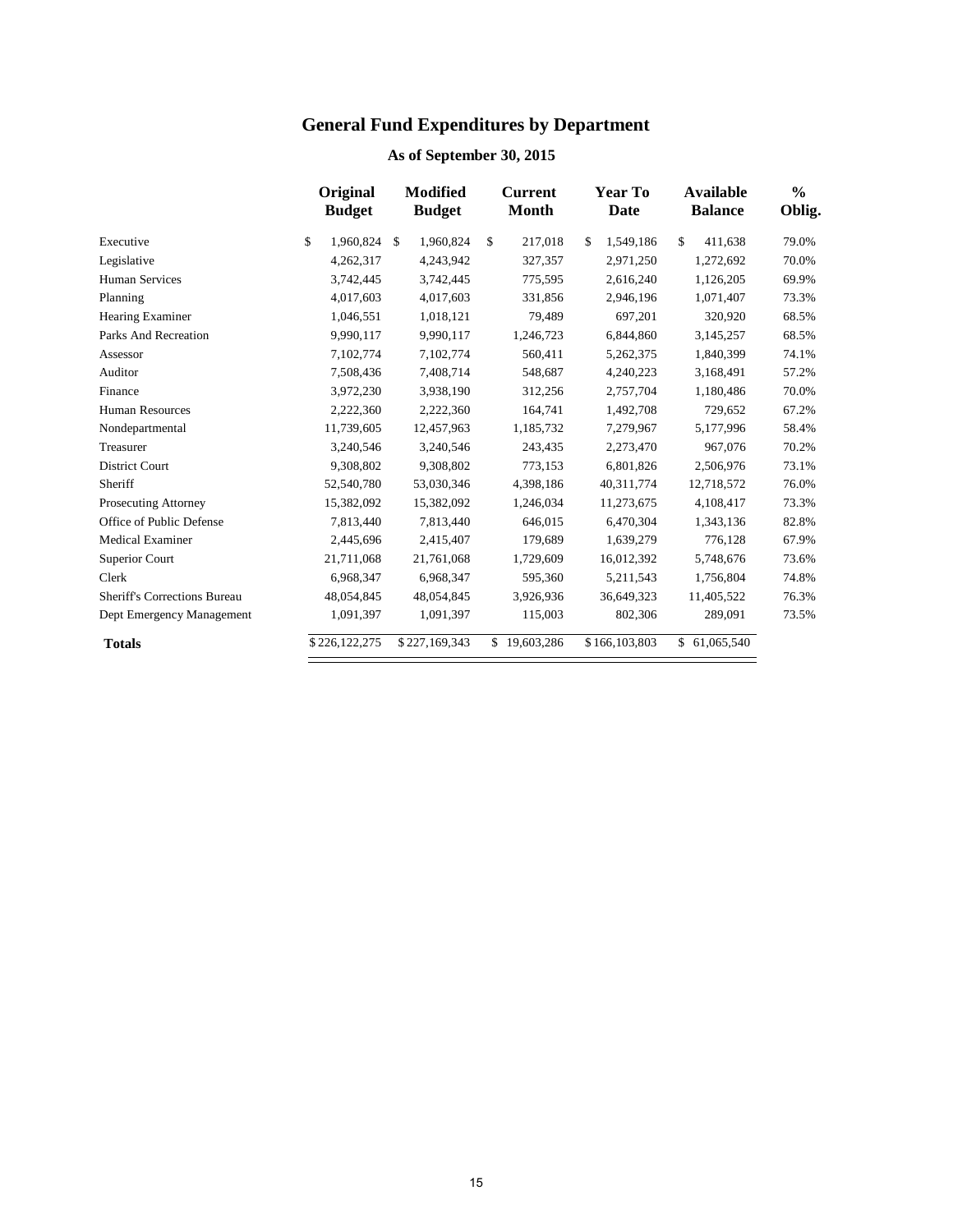|                                           | Original<br><b>Budget</b> | <b>Modified</b><br><b>Budget</b> | <b>Current</b><br><b>Month</b> | <b>Year to</b><br>Date | <b>Available</b><br><b>Balance</b> | $\frac{0}{0}$<br>Oblig. |
|-------------------------------------------|---------------------------|----------------------------------|--------------------------------|------------------------|------------------------------------|-------------------------|
| <b>General Fund</b>                       |                           |                                  |                                |                        |                                    |                         |
| <b>Taxes</b>                              | \$146,974,583             | \$146,974,583                    | \$<br>6,604,538                | \$88,907,688           | \$58,066,895                       | 60.5%                   |
| <b>Licenses And Permits</b>               | 4,409,210                 | 4,409,210                        | 129,918                        | 504,706                | 3,904,504                          | 11.4%                   |
| Intergovernmental Revenue                 | 23,151,897                | 23,641,463                       | 1,511,398                      | 19,592,519             | 4,048,944                          | 82.9%                   |
| <b>Charges For Services</b>               | 34,968,587                | 34,968,587                       | 2,612,225                      | 23,664,301             | 11,304,286                         | 67.7%                   |
| <b>Fines And Forfeits</b>                 | 6,636,986                 | 6,636,986                        | 392,306                        | 4,332,211              | 2,304,775                          | 65.3%                   |
| Miscellaneous Revenues                    | 6,321,302                 | 6,321,302                        | 1,748,667                      | 5,694,497              | 626,805                            | 90.1%                   |
| Non-Revenues                              | 7,242,229                 | 7,242,229                        | 1,752,224                      | 5,433,522              | 1,808,707                          | 75.0%                   |
| <b>Total Revenues</b>                     | \$229,704,794             | \$230,194,360                    | \$14,751,277                   | \$148,129,444          | \$82,064,916                       | 64.3%                   |
| Salaries and Wages                        | \$106,951,186             | \$107,231,442                    | 8,999,772<br>\$                | \$79,630,195           | \$27,601,247                       | 74.3%                   |
| <b>Personnel Benefits</b>                 | 44,474,851                | 44,537,102                       | 3,833,237                      | 33,525,706             | 11,011,396                         | 75.3%                   |
| Supplies                                  | 3,502,029                 | 3,613,149                        | 233,044                        | 2,057,808              | 1,555,341                          | 57.0%                   |
| Services                                  | 35,853,394                | 36,407,819                       | 3,531,232                      | 24,159,310             | 12,248,509                         | 66.4%                   |
| Intergovtl Svcs & Pmts                    | 2,253,400                 | 2,253,400                        | 187,767                        | 1,689,900              | 563,500                            | 75.0%                   |
| Capital Outlays                           | 13,810                    | 13,810                           | 1,148                          | 21,222                 | (7, 412)                           | 153.7%                  |
| <b>Debt Service Costs</b>                 |                           |                                  | 262                            | 15,651                 | (15,651)                           |                         |
| <b>Interfund Payments For Service</b>     | 33,073,605                | 33,112,621                       | 2,816,824                      | 25,004,010             | 8,108,611                          | 75.5%                   |
| <b>Total Expenses</b>                     | \$226,122,275             | \$227,169,343                    | \$19,603,286                   | \$166,103,803          | \$ 61,065,540                      | 73.1%                   |
| <b>Contribution (Use) of Fund Balance</b> | \$<br>3,582,519           | \$<br>3,025,017                  | \$<br>(4,852,009)              | \$(17,974,358)         | \$20,999,375                       |                         |
| <b>Special Revenue</b>                    |                           |                                  |                                |                        |                                    |                         |
| Taxes                                     | 1,055,603<br>\$           | \$<br>1,055,603                  | \$<br>118,719                  | \$<br>803,395          | \$<br>252,208                      | 76.1%                   |
| Intergovernmental Revenue                 | 336,866                   | 336,866                          | 137,278                        | 330,811                | 6,055                              | 98.2%                   |
| <b>Charges For Services</b>               | 221,687                   | 233,687                          | 18,544                         | 163,774                | 69,913                             | 70.1%                   |
| Miscellaneous Revenues                    | 860,965                   | 860,965                          | 4,185                          | 194,873                | 666,092                            | 22.6%                   |
| Non-Revenues                              | 4,793                     | 4,793                            | 1,198                          | 3,595                  | 1,198                              | 75.0%                   |
| <b>Total Revenues</b>                     | 2,479,914<br>\$           | \$<br>2,491,914                  | \$<br>279,924                  | \$<br>1,496,448        | \$<br>995,466                      | 60.1%                   |
| Salaries and Wages                        | \$<br>178,170             | \$<br>178,170                    | \$<br>14,033                   | \$<br>123,119          | \$<br>55,051                       | 69.1%                   |
| <b>Personnel Benefits</b>                 | 69,720                    | 69,720                           | 6,162                          | 53,121                 | 16,599                             | 76.2%                   |
| Supplies                                  | 261,960                   | 261,960                          | 22,323                         | 61,575                 | 200,385                            | 23.5%                   |
| Services                                  | 19,126,119                | 19,138,119                       | 861,666                        | 1,653,199              | 17,484,920                         | 8.6%                    |
| Intergovtl Svcs & Pmts                    | ÷                         |                                  | 22,478                         | 347,671                | (347, 671)                         |                         |
| Capital Outlays                           | 407,500                   | 407,500                          | 196                            | 76,627                 | 330,873                            | 18.8%                   |
| <b>Interfund Payments For Service</b>     | 10,104                    | 10,104                           | 842                            | 96,820                 | (86,716)                           | 958.2%                  |
| <b>Total Expenses</b>                     | \$20,053,573              | \$20,065,573                     | \$<br>927,699                  | 2,412,133<br>\$        | \$17,653,440                       | 12.0%                   |
| <b>Contribution (Use) of Fund Balance</b> | \$(17,573,659)            | \$(17,573,659)                   | \$<br>(647, 774)               | \$<br>(915, 685)       | \$(16,657,974)                     |                         |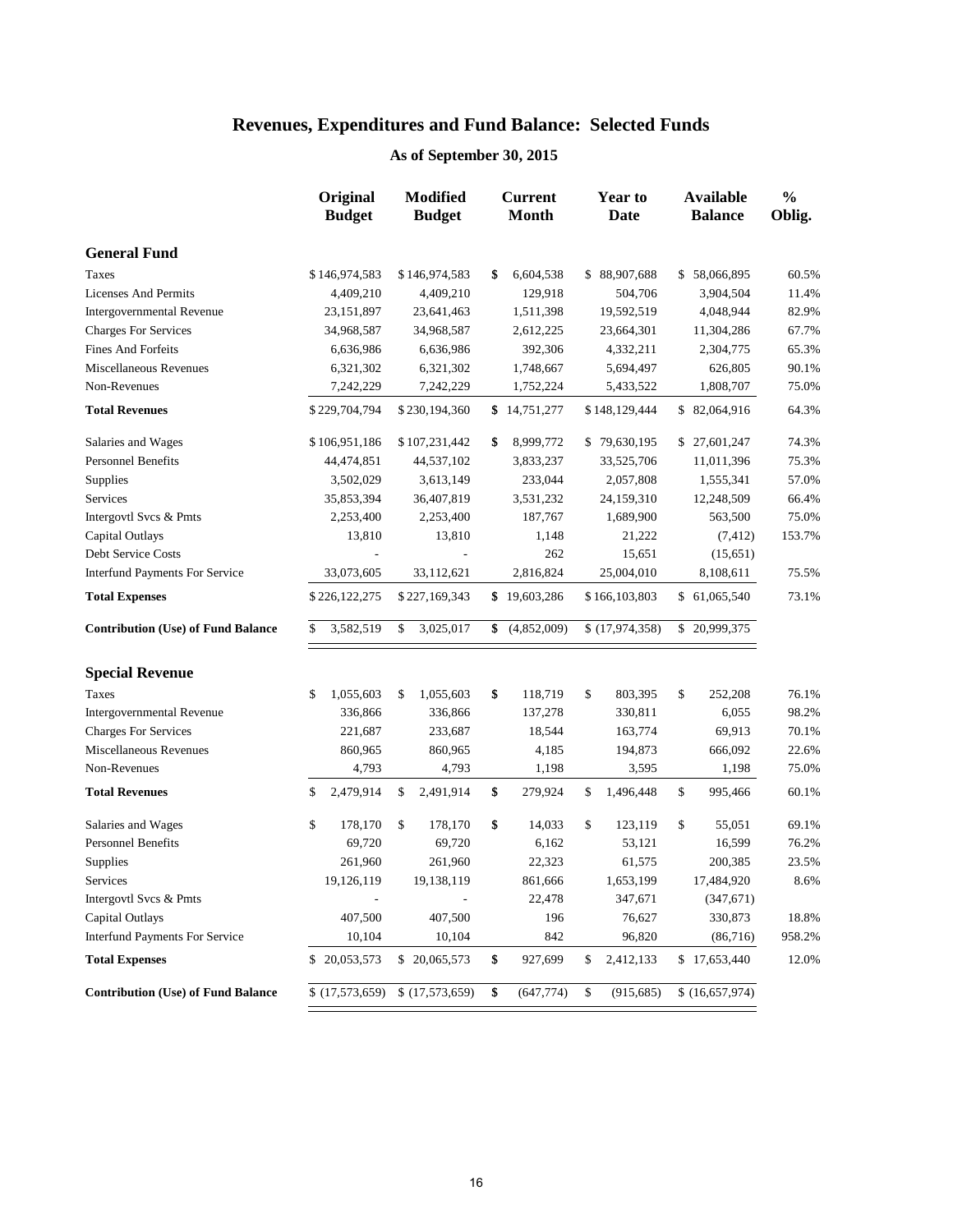|                                           | Original<br><b>Budget</b> | <b>Modified</b><br><b>Budget</b> | <b>Current</b><br><b>Month</b> | <b>Year to</b><br>Date | <b>Available</b><br><b>Balance</b> | $\frac{0}{0}$<br>Oblig. |
|-------------------------------------------|---------------------------|----------------------------------|--------------------------------|------------------------|------------------------------------|-------------------------|
| <b>County Road</b>                        |                           |                                  |                                |                        |                                    |                         |
| <b>Taxes</b>                              | \$57,859,697              | \$57,859,697                     | \$<br>838,109                  | \$ 31,919,828          | \$25,939,869                       | 55.2%                   |
| Intergovernmental Revenue                 | 18,898,735                | 18,898,735                       | 122,666                        | 13,002,297             | 5,896,438                          | 68.8%                   |
| <b>Charges For Services</b>               | 6,992,618                 | 6,992,618                        | 8,338                          | 2,575,812              | 4,416,806                          | 36.8%                   |
| Miscellaneous Revenues                    | 1,393,449                 | 1,393,449                        | 35,931                         | 211,350                | 1,182,099                          | 15.2%                   |
| Non-Revenues                              | 11,872,570                | 11,872,570                       | 953,393                        | 4,322,209              | 7,550,361                          | 36.4%                   |
| <b>Insurance Recoveries</b>               | 50,000                    | 50,000                           |                                | 28,396                 | 21,604                             | 56.8%                   |
| <b>Total Revenues</b>                     | \$97,067,069              | \$97,067,069                     | 1,958,437<br>\$                | \$52,059,891           | \$45,007,178                       | 53.6%                   |
| Salaries and Wages                        | \$29,163,637              | \$29,163,637                     | \$<br>2,257,420                | \$19,696,196           | \$<br>9,467,441                    | 67.5%                   |
| <b>Personnel Benefits</b>                 | 11,633,926                | 11,633,926                       | 988,031                        | 8,466,489              | 3,167,437                          | 72.8%                   |
| Supplies                                  | 7,658,962                 | 7,658,962                        | 1,383,406                      | 4,442,646              | 3,216,316                          | 58.0%                   |
| Services                                  | 19,553,138                | 19,553,138                       | 2,152,695                      | 10,370,770             | 9,182,368                          | 53.0%                   |
| Capital Outlays                           | 17,033,000                | 17,777,900                       | 2,020,520                      | 11,630,142             | 6,147,758                          | 65.4%                   |
| Debt Service: Principal                   | 695,584                   | 695,584                          |                                | 644,368                | 51,216                             | 92.6%                   |
| Debt Service Costs                        | 37,410                    | 37,410                           |                                | 29,396                 | 8,014                              | 78.6%                   |
| <b>Interfund Payments For Service</b>     | 18,546,152                | 18,546,152                       | 1,516,562                      | 13,915,363             | 4,630,789                          | 75.0%                   |
| <b>Total Expenses</b>                     | \$104,321,809             | \$105,066,709                    | \$10,318,634                   | \$69,195,370           | \$ 35,871,339                      | 65.9%                   |
| <b>Contribution (Use) of Fund Balance</b> | \$<br>(7, 254, 740)       | (7,999,640)<br>\$                | \$<br>(8,360,197)              | \$(17,135,479)         | \$<br>9,135,839                    |                         |
| <b>Human Services</b>                     |                           |                                  |                                |                        |                                    |                         |
| Taxes                                     | \$15,038,752              | \$15,038,752                     | \$<br>1,255,679                | \$10,836,326           | \$<br>4,202,426                    | 72.1%                   |
| Intergovernmental Revenue                 | 61,044,089                | 61,853,238                       | 1,847,929                      | 34,827,896             | 27,025,342                         | 56.3%                   |
| <b>Charges For Services</b>               | 5,852,507                 | 5,901,507                        | 648,427                        | 3,975,965              | 1,925,542                          | 67.4%                   |
| Fines And Forfeits                        | 90,244                    | 90,244                           | 5,500                          | 51,270                 | 38,974                             | 56.8%                   |
| Miscellaneous Revenues                    | 6,892,030                 | 6,020,881                        | 284,720                        | 619,183                | 5,401,698                          | 10.3%                   |
| Non-Revenues                              | 2,898,361                 | 2,898,361                        | 724,590                        | 2,173,771              | 724,590                            | 75.0%                   |
| <b>Total Revenues</b>                     | \$91,815,983              | \$91,802,983                     | \$<br>4,766,846                | \$52,484,412           | \$ 39,318,571                      | 57.2%                   |
| Salaries and Wages                        | \$14,985,886              | \$15,179,148                     | \$<br>1,147,174                | \$10,138,217           | \$<br>5,040,931                    | 66.8%                   |
| <b>Personnel Benefits</b>                 | 6,516,216                 | 6,604,937                        | 531,189                        | 4,534,197              | 2,070,740                          | 68.6%                   |
| Supplies                                  | 433,266                   | 454,066                          | 26,433                         | 169,978                | 284,088                            | 37.4%                   |
| Services                                  | 69,831,498                | 69,528,715                       | 4,562,829                      | 37,346,498             | 32,182,217                         | 53.7%                   |
| Intergovtl Svcs & Pmts                    | 110,000                   | 110,000                          | 9,869                          | 1,835,229              | (1,725,229)                        | 1668.4%                 |
| Capital Outlays                           |                           |                                  |                                | 23,991                 | (23,991)                           |                         |
| <b>Interfund Payments For Service</b>     | 4,053,701                 | 4,053,701                        | 321,743                        | 2,958,964              | 1,094,737                          | 73.0%                   |
| <b>Total Expenses</b>                     | \$95,930,567              | \$95,930,567                     | 6,599,238<br>\$                | \$57,007,076           | \$ 38,923,491                      | 59.4%                   |
| <b>Contribution (Use) of Fund Balance</b> | (4,114,584)               | S.<br>(4,127,584)                | (1,832,393)<br>\$              | \$<br>(4,522,664)      | \$<br>395,080                      |                         |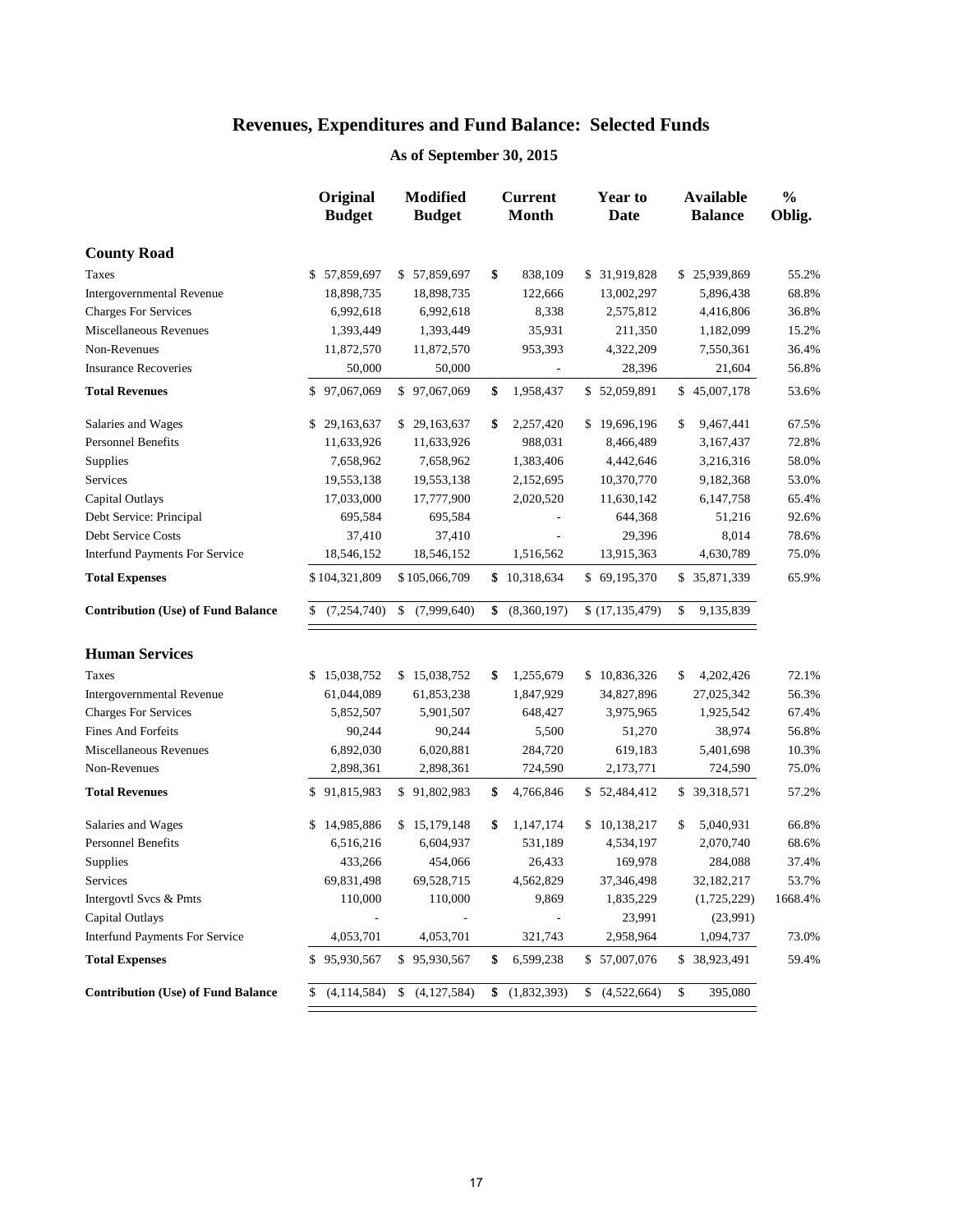|                                           |    | Original<br><b>Budget</b> |               | <b>Modified</b><br><b>Budget</b> |    | <b>Current</b><br><b>Month</b> | Year to<br>Date          |               | <b>Available</b><br><b>Balance</b> | $\frac{0}{0}$<br>Oblig. |
|-------------------------------------------|----|---------------------------|---------------|----------------------------------|----|--------------------------------|--------------------------|---------------|------------------------------------|-------------------------|
| <b>Real Estate Excise Tax Fund</b>        |    |                           |               |                                  |    |                                |                          |               |                                    |                         |
| <b>Taxes</b>                              |    | \$13,200,000              |               | \$13,200,000                     | \$ | 1,419,449                      | \$12,226,827             | \$            | 973,173                            | 92.6%                   |
| <b>Interest and Other Earnings</b>        |    | 20,000                    |               | 20,000                           |    | 3,548                          | 28,457                   |               | (8, 457)                           | 142.3%                  |
| <b>Total Revenues</b>                     |    | \$13,220,000              |               | \$13,220,000                     | \$ | 1,422,997                      | \$12,255,284             | \$            | 964,716                            | 92.7%                   |
| Services                                  |    | \$15,441,983              |               | \$15,441,983                     | \$ | 3,655,155                      | \$11,376,147             | \$            | 4,065,837                          | 73.7%                   |
| Intergovtl Svcs & Pmts                    |    |                           |               |                                  |    | $\overline{a}$                 | 40,136                   |               | (40, 136)                          |                         |
| Capital Outlays                           |    | 50,000                    |               | 50,000                           |    | $\qquad \qquad -$              | $\overline{\phantom{a}}$ |               | 50,000                             | 0.0%                    |
| <b>Total Expenses</b>                     |    | \$15,491,983              |               | \$15,491,983                     | \$ | 3,655,155                      | \$11,416,283             | \$            | 4,075,701                          | 73.7%                   |
| <b>Contribution (Use) of Fund Balance</b> | \$ | (2,271,983)               | \$            | (2,271,983)                      | \$ | (2, 232, 158)                  | \$<br>839,002            | $\mathbb{S}$  | (3,110,985)                        |                         |
| <b>Transportation Mitigation</b>          |    |                           |               |                                  |    |                                |                          |               |                                    |                         |
| <b>Intergovernmental Revenue</b>          | \$ | 554,748                   | \$            | 554,748                          | \$ |                                | \$<br>41,627             | \$            | 513,121                            | 7.5%                    |
| <b>Charges For Services</b>               |    | 3,380,244                 |               | 3,380,244                        |    | 284,846                        | 2,978,455                |               | 401,789                            | 88.1%                   |
| Miscellaneous Revenues                    |    | 53,177                    |               | 53,177                           |    | 5,724                          | 52,683                   |               | 494                                | 99.1%                   |
| <b>Total Revenues</b>                     | \$ | 3,988,169                 | \$            | 3,988,169                        | \$ | 290,570                        | \$<br>3,072,765          | \$            | 915,404                            | 77.0%                   |
| <b>Services</b>                           | \$ | 7,829,000                 | \$            | 7,829,000                        | \$ | $\overline{a}$                 | \$<br>1,770,701          | \$            | 6,058,299                          | 22.6%                   |
| <b>Total Expenses</b>                     | \$ | 7,829,000                 | \$            | 7,829,000                        | \$ | L,                             | \$<br>1,770,701          | \$            | 6,058,299                          | 22.6%                   |
| <b>Contribution (Use) of Fund Balance</b> | \$ | (3,840,831)               | \$            | (3,840,831)                      | \$ | 290,570                        | \$<br>1,302,064          | \$            | (5, 142, 895)                      |                         |
| <b>Community Development</b>              |    |                           |               |                                  |    |                                |                          |               |                                    |                         |
| <b>Licenses And Permits</b>               | \$ | 373,684                   | \$            | 193,940                          | \$ |                                | \$                       | \$            | 193,940                            | 0.0%                    |
| <b>Intergovernmental Revenue</b>          |    | 14,000                    |               | 14,000                           |    | 6,042                          | 34,376                   |               | (20, 376)                          | 245.5%                  |
| <b>Charges For Services</b>               |    | 12,964,884                |               | 13,144,628                       |    | 1,186,146                      | 11,352,356               |               | 1,792,272                          | 86.4%                   |
| <b>Fines And Forfeits</b>                 |    | L,                        |               | L,                               |    | 358                            | 633                      |               | (633)                              |                         |
| Miscellaneous Revenues                    |    | 55,900                    |               | 55,900                           |    | 8,845                          | 72,478                   |               | (16, 578)                          | 129.7%                  |
| <b>Total Revenues</b>                     |    | \$13,408,468              |               | \$13,408,468                     | \$ | 1,201,390                      | \$11,459,843             | $\mathsf{\$}$ | 1,948,625                          | 85.5%                   |
| Salaries and Wages                        | \$ | 7,252,414                 | \$            | 7,252,414                        | \$ | 570,853                        | \$<br>5,036,433          | \$            | 2,215,981                          | 69.4%                   |
| <b>Personnel Benefits</b>                 |    | 3,008,499                 |               | 3,008,499                        |    | 253,393                        | 2,131,036                |               | 877,463                            | 70.8%                   |
| <b>Supplies</b>                           |    | 512,807                   |               | 512,807                          |    | 17,486                         | 277,285                  |               | 235,523                            | 54.1%                   |
| Services                                  |    | 870,004                   |               | 936,004                          |    | 75,773                         | 628,902                  |               | 307,102                            | 67.2%                   |
| <b>Interfund Payments For Service</b>     |    | 2,576,644                 |               | 2,576,644                        |    | 214,460                        | 1,891,875                |               | 684,769                            | 73.4%                   |
| <b>Total Expenses</b>                     |    | \$14,220,368              |               | \$14,286,368                     | \$ | 1,131,965                      | \$<br>9,965,531          | \$            | 4,320,837                          | 69.8%                   |
| <b>Contribution (Use) of Fund Balance</b> | \$ | (811,900)                 | $\mathcal{S}$ | (877,900)                        | \$ | 69,425                         | \$<br>1,494,312          | \$            | (2,372,212)                        |                         |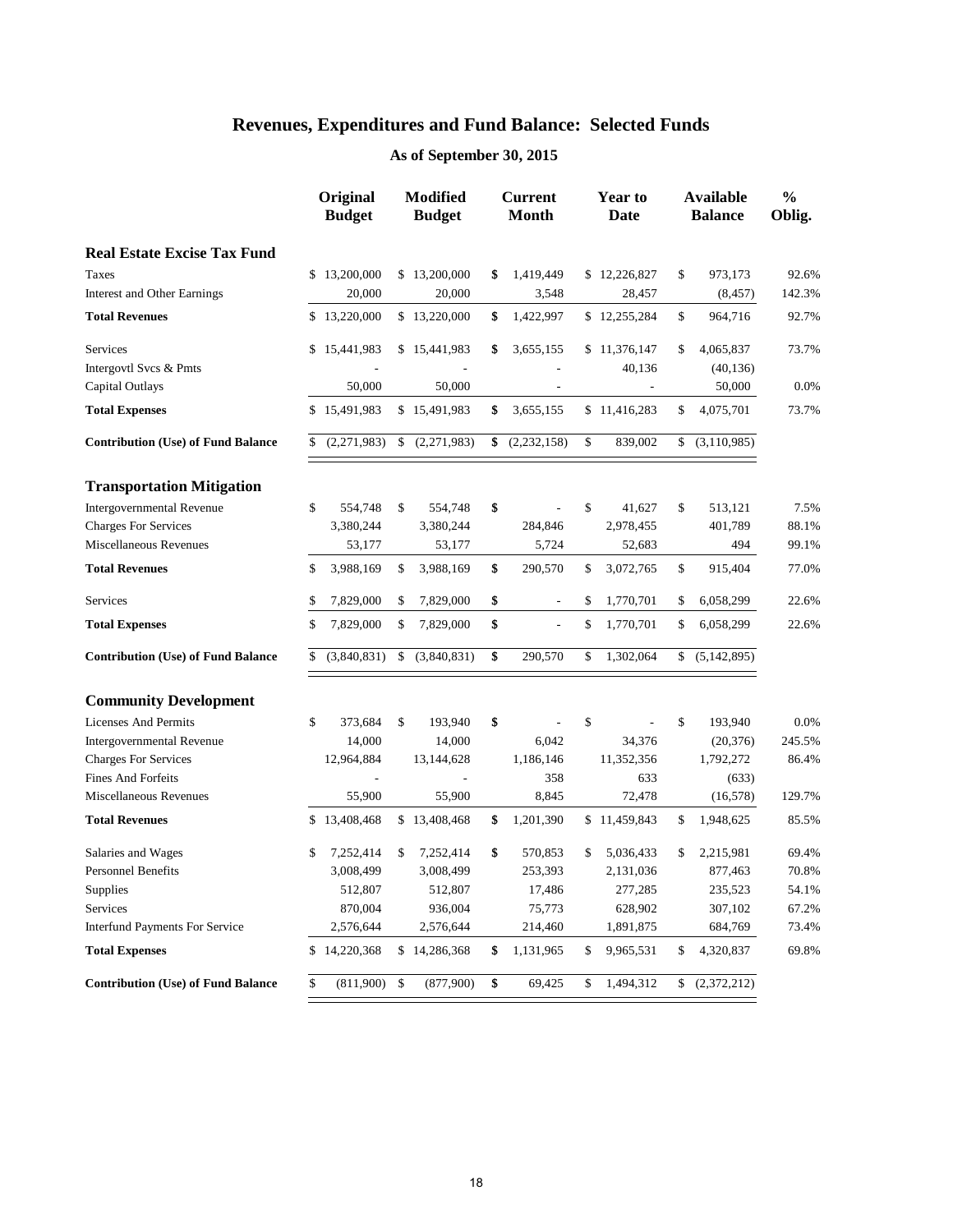|                                           | Original<br><b>Budget</b> | <b>Modified</b><br><b>Budget</b> | <b>Current</b><br>Month | <b>Year to</b><br><b>Date</b> | <b>Available</b><br><b>Balance</b> | $\frac{0}{0}$<br>Oblig. |
|-------------------------------------------|---------------------------|----------------------------------|-------------------------|-------------------------------|------------------------------------|-------------------------|
| <b>Solid Waste Management</b>             |                           |                                  |                         |                               |                                    |                         |
| Intergovernmental Revenue                 | \$<br>814,305             | \$<br>814,305                    | \$<br>397,233           | 1,152,054<br>\$               | (337,749)<br>\$                    | 141.5%                  |
| <b>Charges For Services</b>               | 52,083,305                | 52,083,305                       | 5,094,374               | 41,594,537                    | 10,488,768                         | 79.9%                   |
| <b>Fines And Forfeits</b>                 |                           |                                  |                         | 2                             | (2)                                |                         |
| <b>Miscellaneous Revenues</b>             | 839,900                   | 839,900                          | 61,805                  | 554,738                       | 285,162                            | 66.0%                   |
| Non-Revenues                              | 15,000                    | 15,000                           |                         | 36,853                        | (21, 853)                          | 245.7%                  |
| <b>Total Revenues</b>                     | \$53,752,510              | \$53,752,510                     | \$<br>5,553,412         | \$43,338,184                  | \$10,414,326                       | 80.6%                   |
| Salaries and Wages                        | 8,301,418<br>\$           | \$<br>8,301,418                  | \$<br>666,744           | 5,697,456<br>\$               | \$<br>2,603,962                    | 68.6%                   |
| Personnel Benefits                        | 3,866,056                 | 3,866,056                        | 335,147                 | 2,861,344                     | 1,004,712                          | 74.0%                   |
| Supplies                                  | 651,560                   | 651,560                          | 38,246                  | 443,017                       | 208,543                            | 68.0%                   |
| Services                                  | 29,692,823                | 29,692,823                       | 196,352                 | 19,869,074                    | 9,823,749                          | 66.9%                   |
| Intergovtl Svcs & Pmts                    | 780,000                   | 780,000                          |                         |                               | 780,000                            | 0.0%                    |
| Capital Outlays                           | 2,162,500                 | 2,162,500                        |                         | 446,377                       | 1,716,123                          | 20.6%                   |
| Debt Service: Principal                   | 2,683,959                 | 2,683,959                        |                         | 1,144,324                     | 1,539,635                          | 42.6%                   |
| <b>Debt Service Costs</b>                 | 882,770                   | 882,770                          |                         | 409,396                       | 473,374                            | 46.4%                   |
| Interfund Payments For Service            | 6,312,929                 | 6,312,929                        | 510,101                 | 4,491,052                     | 1,821,877                          | 71.1%                   |
| <b>Total Expenses</b>                     | \$55,334,015              | \$55,334,015                     | 1,746,590<br>\$         | \$35,362,039                  | \$19,971,976                       | 63.9%                   |
| <b>Contribution (Use) of Fund Balance</b> | (1,581,505)<br>\$         | (1,581,505)<br>\$                | \$<br>3,806,823         | 7,976,145<br>\$               | (9,557,650)<br>\$                  |                         |
| <b>Airport Operation &amp; Maint.</b>     |                           |                                  |                         |                               |                                    |                         |
| <b>Intergovernmental Revenue</b>          | 6,655,537<br>\$           | 6,655,537<br>\$                  | \$<br>35,241            | 1,270,655<br>\$               | 5,384,882<br>\$                    | 19.1%                   |
| <b>Charges For Services</b>               | 5,388,100                 | 5,388,100                        | 92,910                  | 4,059,540                     | 1,328,560                          | 75.3%                   |
| Miscellaneous Revenues                    | 16,608,824                | 16,608,824                       | 1,310,447               | 13,077,516                    | 3,531,308                          | 78.7%                   |
| Contributed Capital                       |                           |                                  | 1,300                   | 1,300                         | (1,300)                            |                         |
| Non-Revenues                              | 7,950,000                 | 7,950,000                        | 25,482                  | 214,415                       | 7,735,585                          | 2.7%                    |
| <b>Total Revenues</b>                     | \$ 36,602,461             | \$ 36,602,461                    | \$<br>1,465,379         | \$18,623,426                  | \$17,979,035                       | 50.9%                   |
| Salaries and Wages                        | 4,264,335<br>\$           | 4,264,335<br>\$                  | \$<br>345,926           | 3,057,197<br>\$               | 1,207,138<br>\$                    | 71.7%                   |
| <b>Personnel Benefits</b>                 | 1,562,288                 | 1,562,288                        | 133,444                 | 1,144,312                     | 417,976                            | 73.2%                   |
| Supplies                                  | 615,000                   | 615,000                          | 50,187                  | 522,294                       | 92,706                             | 84.9%                   |
| Services                                  | 5,271,900                 | 5,271,900                        | 349,383                 | 3,771,564                     | 1,500,336                          | 71.5%                   |
| Capital Outlays                           | 16,525,000                | 16,525,000                       | 685,574                 | 3,904,872                     | 12,620,128                         | 23.6%                   |
| Debt Service: Principal                   | 3,323,213                 | 3,323,213                        |                         | $\overline{\phantom{a}}$      | 3,323,213                          | 0.0%                    |
| Debt Service Costs                        | 3,157,462                 | 3,157,462                        |                         | 1,399,923                     | 1,757,539                          | 44.3%                   |
| <b>Interfund Payments For Service</b>     | 1,687,768                 | 1,687,768                        | 105,371                 | 1,122,704                     | 565,064                            | 66.5%                   |
| <b>Total Expenses</b>                     | \$ 36,406,966             | \$ 36,406,966                    | \$<br>1,669,886         | \$14,922,866                  | \$21,484,100                       | 41.0%                   |
| <b>Contribution (Use) of Fund Balance</b> | \$<br>195,495             | \$<br>195,495                    | \$<br>(204, 507)        | 3,700,560<br>\$               | (3,505,065)<br>\$                  |                         |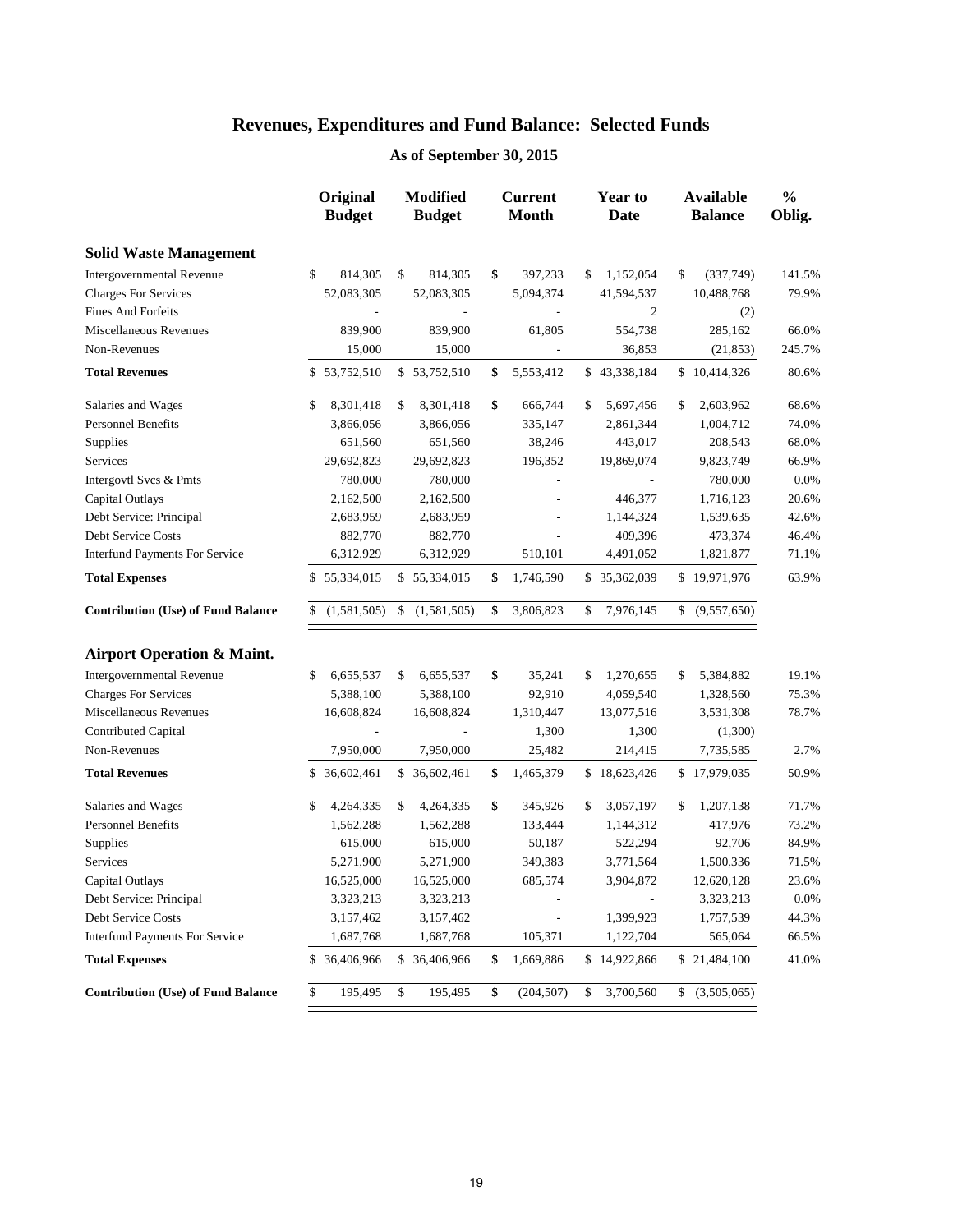|                                           | Original<br><b>Budget</b> | <b>Modified</b><br><b>Budget</b> | <b>Current</b><br><b>Month</b> | Year to<br>Date   | <b>Available</b><br><b>Balance</b> | $\frac{0}{0}$<br>Oblig. |
|-------------------------------------------|---------------------------|----------------------------------|--------------------------------|-------------------|------------------------------------|-------------------------|
| <b>Surface Water Management</b>           |                           |                                  |                                |                   |                                    |                         |
| Taxes                                     | \$<br>35,570              | \$<br>35,570                     | \$<br>480                      | \$<br>20,424      | \$<br>15,146                       | 57.4%                   |
| <b>Intergovernmental Revenue</b>          | 12,368,148                | 12,368,148                       | 21,178                         | 1,169,567         | 11,198,581                         | 9.5%                    |
| <b>Charges For Services</b>               | 1,684,129                 | 1,684,129                        |                                | 159,297           | 1,524,832                          | 9.5%                    |
| Miscellaneous Revenues                    | 16,814,738                | 16,814,738                       | 199,643                        | 9,639,775         | 7,174,963                          | 57.3%                   |
| Non-Revenues                              | 1,496,018                 | 1,496,018                        | 261,229                        | 837,064           | 658,954                            | 56.0%                   |
| <b>Total Revenues</b>                     | \$32,398,603              | \$32,398,603                     | \$<br>482,530                  | \$11,826,126      | \$20,572,477                       | 36.5%                   |
| Salaries and Wages                        | \$<br>7,122,629           | \$<br>7,122,629                  | \$<br>510,758                  | \$<br>4,260,402   | \$<br>2,862,227                    | 59.8%                   |
| <b>Personnel Benefits</b>                 | 2,794,317                 | 2,794,317                        | 214,376                        | 1,720,670         | 1,073,647                          | 61.6%                   |
| Supplies                                  | 387,300                   | 387,300                          | 225,884                        | 434,262           | (46,962)                           | 112.1%                  |
| Services                                  | 6,163,523                 | 6,163,523                        | 631,570                        | 3,022,293         | 3,141,230                          | 49.0%                   |
| Capital Outlays                           | 14,611,900                | 14,611,900                       | 560,335                        | 1,037,387         | 13,574,513                         | 7.1%                    |
| Debt Service: Principal                   | 1,080,923                 | 1,080,923                        |                                | 11,842            | 1,069,081                          | 1.1%                    |
| <b>Debt Service Costs</b>                 | 361,473                   | 361,473                          |                                | 181,163           | 180,310                            | 50.1%                   |
| <b>Interfund Payments For Service</b>     | 7,552,961                 | 7,552,961                        | 189,937                        | 3,571,635         | 3,981,326                          | 47.3%                   |
| <b>Total Expenses</b>                     | \$40,075,026              | \$40,075,026                     | \$<br>2,332,860                | \$14,239,654      | \$25,835,372                       | 35.5%                   |
| <b>Contribution (Use) of Fund Balance</b> | \$<br>(7,676,423)         | \$<br>(7,676,423)                | \$<br>(1,850,330)              | \$<br>(2,413,527) | \$<br>(5,262,896)                  |                         |
| <b>Equipment Rental &amp; Revolving</b>   |                           |                                  |                                |                   |                                    |                         |
| <b>Intergovernmental Revenue</b>          | \$                        | \$                               | \$                             | \$<br>42,391      | \$<br>(42, 391)                    |                         |
| <b>Charges For Services</b>               | 25,022,546                | 25,022,546                       | 1,851,302                      | 19,001,762        | 6,020,784                          | 75.9%                   |
| Miscellaneous Revenues                    | 45,000                    | 45,000                           | 4,167                          | 43,425            | 1,575                              | 96.5%                   |
| <b>Other Gains</b>                        | 30,000                    | 30,000                           | 16,013                         | 680,023           | (650, 023)                         | 2266.7%                 |
| Non-Revenues                              | 250,000                   | 250,000                          |                                | (789, 721)        | 1,039,721                          | $-315.9%$               |
| <b>Total Revenues</b>                     | \$25,347,546              | \$25,347,546                     | \$<br>1,871,481                | \$18,977,880      | \$<br>6,369,666                    | 74.9%                   |
| Salaries and Wages                        | \$<br>3,519,009           | \$<br>3,519,009                  | \$<br>279,935                  | \$<br>2,408,842   | \$<br>1,110,167                    | 68.5%                   |
| <b>Personnel Benefits</b>                 | 1,484,903                 | 1,484,903                        | 133,338                        | 1,103,221         | 381,682                            | 74.3%                   |
| Supplies                                  | 7,172,196                 | 7,172,196                        | 439,115                        | 4,501,876         | 2,670,321                          | 62.8%                   |
| Services                                  | 538,584                   | 538,584                          | 28,604                         | 274,881           | 263,703                            | 51.0%                   |
| Capital Outlays                           | 5,265,977                 | 5,265,977                        | 27,367                         | 2,853,998         | 2,411,979                          | 54.2%                   |
| Debt Service: Principal                   | 366,645                   | 366,645                          |                                |                   | 366,645                            | 0.0%                    |
| <b>Debt Service Costs</b>                 | 276,120                   | 276,120                          | $\overline{a}$                 | 172,987           | 103,133                            | 62.6%                   |
| <b>Interfund Payments For Service</b>     | 6,799,616                 | 6,799,616                        | 149,805                        | 4,128,099         | 2,671,517                          | 60.7%                   |
| <b>Total Expenses</b>                     | \$25,423,050              | \$25,423,050                     | \$<br>1,058,164                | \$15,443,904      | \$<br>9,979,146                    | 60.7%                   |
| <b>Contribution (Use) of Fund Balance</b> | \$<br>(75, 504)           | \$<br>(75, 504)                  | \$<br>813,317                  | \$<br>3,533,975   | \$<br>(3,609,479)                  |                         |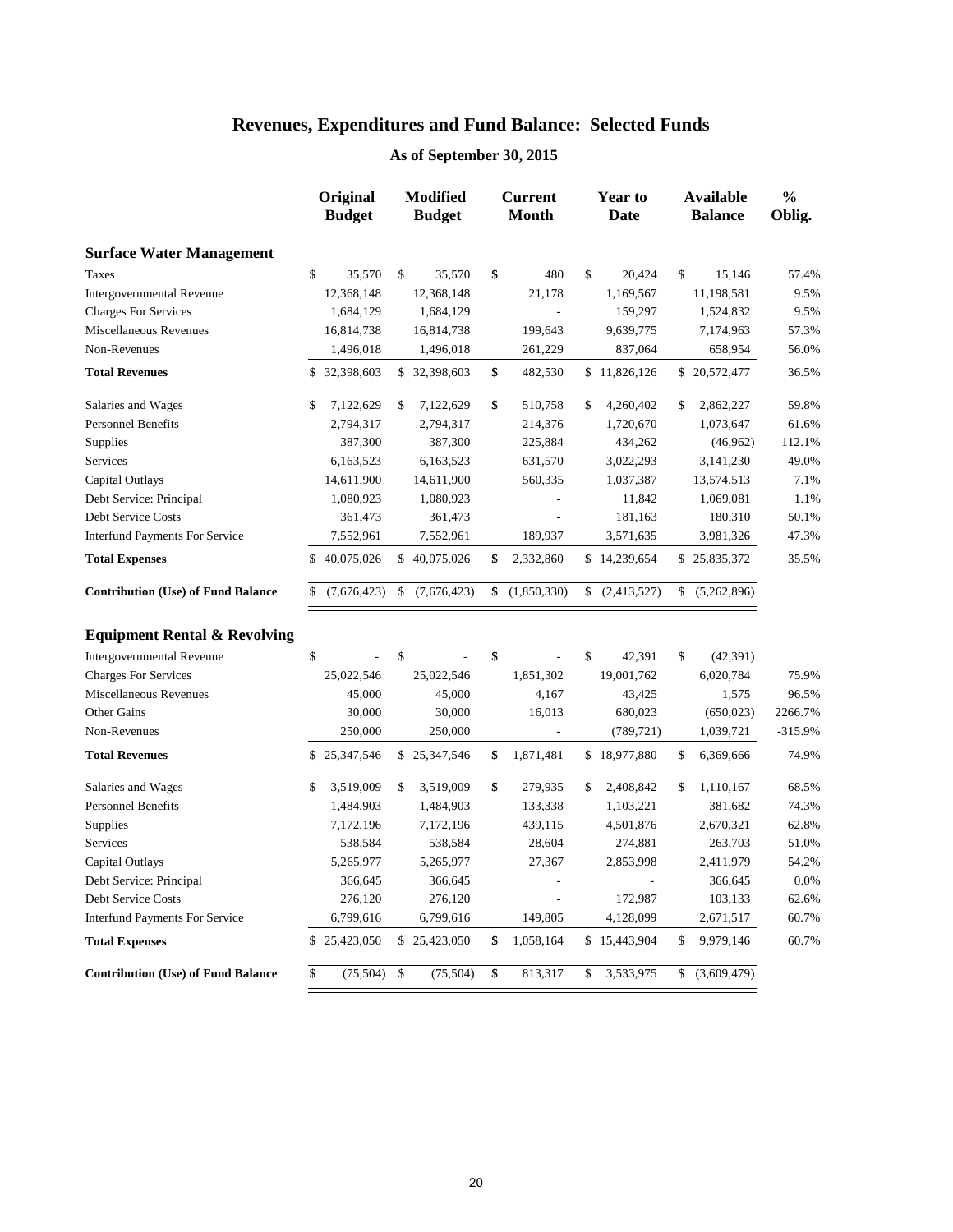|                                                 | Original<br><b>Budget</b> |              | <b>Modified</b><br><b>Budget</b> | <b>Current</b><br><b>Month</b> | Year to<br><b>Date</b> |               | <b>Available</b><br><b>Balance</b> | $\frac{0}{0}$<br>Oblig. |
|-------------------------------------------------|---------------------------|--------------|----------------------------------|--------------------------------|------------------------|---------------|------------------------------------|-------------------------|
| <b>Information Services</b>                     |                           |              |                                  |                                |                        |               |                                    |                         |
| \$<br><b>Intergovernmental Revenue</b>          |                           | \$           |                                  | \$                             | \$<br>3,135            | \$            | (3, 135)                           |                         |
| <b>Charges For Services</b>                     | 132,148                   |              | 132,148                          | 7,937                          | 109,738                |               | 22,410                             | 83.0%                   |
| Miscellaneous Revenues                          | 17,187,602                |              | 17,187,602                       | 1,443,447                      | 12,883,745             |               | 4,303,857                          | 75.0%                   |
| <b>Total Revenues</b><br>\$                     | 17,319,750                |              | \$17,319,750                     | \$<br>1,451,385                | \$12,996,618           | \$            | 4,323,132                          | 75.0%                   |
| Salaries and Wages<br>\$                        | 6,904,796                 | \$           | 6,904,796                        | \$<br>527,434                  | \$<br>4,924,982        | \$            | 1,979,814                          | 71.3%                   |
| <b>Personnel Benefits</b>                       | 2,775,411                 |              | 2,775,411                        | 228,645                        | 2,043,740              |               | 731,671                            | 73.6%                   |
| Supplies                                        | 799,563                   |              | 799,563                          | 39,673                         | 535,067                |               | 264,496                            | 66.9%                   |
| Services                                        | 5,818,904                 |              | 5,818,904                        | 481,989                        | 4,374,685              |               | 1,444,219                          | 75.2%                   |
| Capital Outlays                                 | 84,553                    |              | 84,553                           |                                | 3,822                  |               | 80,731                             | 4.5%                    |
| <b>Interfund Payments For Service</b>           | 1,725,350                 |              | 1,725,350                        | 142,403                        | 1,282,892              |               | 442,458                            | 74.4%                   |
| <b>Total Expenses</b><br>\$                     | 18,108,577                |              | \$18,108,577                     | \$<br>1,420,144                | \$13,165,188           | \$            | 4,943,389                          | 72.7%                   |
| \$<br><b>Contribution (Use) of Fund Balance</b> | (788, 827)                | $\mathbb{S}$ | (788, 827)                       | \$<br>31,241                   | \$<br>(168, 570)       | \$            | (620, 257)                         |                         |
| <b>Snohomish County Insurance</b>               |                           |              |                                  |                                |                        |               |                                    |                         |
| \$<br><b>Charges For Services</b>               | 88,420                    | \$           | 88,420                           | \$<br>8,074                    | \$<br>72,666           | \$            | 15,754                             | 82.2%                   |
| Miscellaneous Revenues                          | 12,582,277                |              | 12,582,277                       | 970,321                        | 8,733,064              |               | 3,849,213                          | 69.4%                   |
| <b>Other Gains</b>                              |                           |              |                                  | 100,000                        | 100,000                |               | (100,000)                          |                         |
| <b>Total Revenues</b>                           | \$12,670,697              |              | \$12,670,697                     | \$<br>1,078,395                | \$<br>8,905,730        | \$            | 3,764,967                          | 70.3%                   |
| Salaries and Wages<br>\$                        | 2,395,647                 | \$           | 2,395,647                        | \$<br>282,236                  | \$<br>1,811,625        | \$            | 584,022                            | 75.6%                   |
| <b>Personnel Benefits</b>                       | 886,196                   |              | 886,196                          | 75,633                         | 650,892                |               | 235,304                            | 73.4%                   |
| Supplies                                        | 30,750                    |              | 30,750                           | 356                            | 9,247                  |               | 21,503                             | 30.1%                   |
| Services                                        | 8,975,902                 |              | 8,975,902                        | 655,874                        | 7,651,713              |               | 1,324,189                          | 85.2%                   |
| Capital Outlays                                 | 50,000                    |              | 50,000                           | 44,600                         | 56,473                 |               | (6, 473)                           | 112.9%                  |
| <b>Interfund Payments For Service</b>           | 481,632                   |              | 481,632                          | 39,791                         | 361,356                |               | 120,276                            | 75.0%                   |
| <b>Total Expenses</b>                           | \$12,820,127              |              | \$12,820,127                     | \$<br>1,098,490                | \$10,541,306           | \$            | 2,278,821                          | 82.2%                   |
| <b>Contribution (Use) of Fund Balance</b><br>\$ | (149, 430)                | \$           | (149, 430)                       | \$<br>(20,095)                 | \$<br>(1,635,576)      | $\mathsf{\$}$ | 1,486,146                          |                         |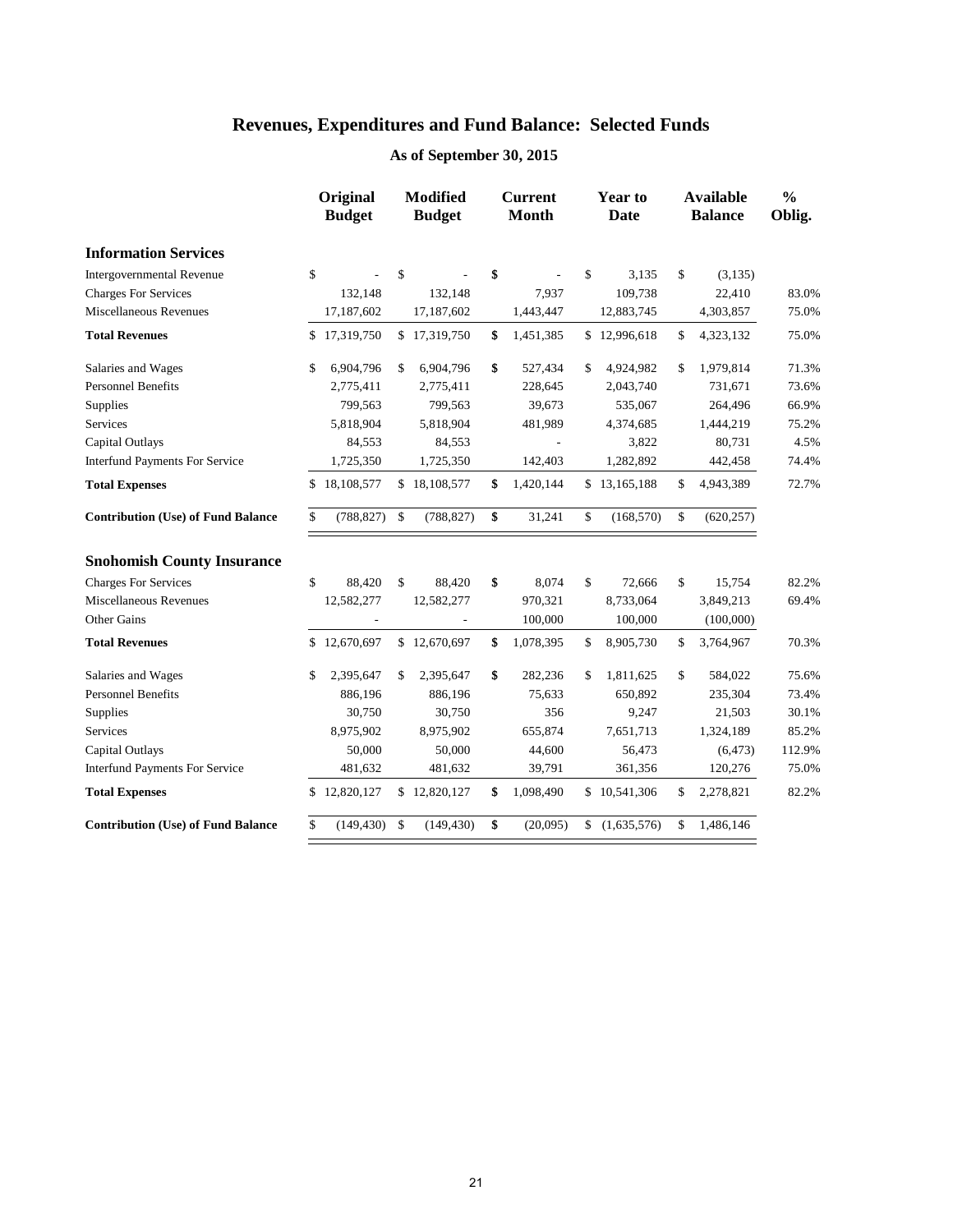|                                           | Original<br><b>Budget</b> |              | <b>Modified</b><br><b>Budget</b> | <b>Current</b><br><b>Month</b> | Year to<br>Date | <b>Available</b><br><b>Balance</b> | $\frac{0}{0}$<br>Oblig. |
|-------------------------------------------|---------------------------|--------------|----------------------------------|--------------------------------|-----------------|------------------------------------|-------------------------|
| <b>Employee Benefit</b>                   |                           |              |                                  |                                |                 |                                    |                         |
| <b>Charges For Services</b>               | \$<br>1,070,000           | \$           | 1,070,000                        | \$<br>86,859                   | \$<br>781,732   | \$<br>288,268                      | 73.1%                   |
| Miscellaneous Revenues                    | 46,699,677                |              | 46,699,677                       | 4,132,139                      | 39,843,859      | 6,855,818                          | 85.3%                   |
| <b>Total Revenues</b>                     | \$<br>47,769,677          |              | \$47,769,677                     | \$<br>4,218,998                | \$40,625,590    | \$<br>7,144,087                    | 85.0%                   |
| Salaries and Wages                        | \$<br>422,429             | \$           | 422,429                          | \$<br>29,460                   | \$<br>310,223   | \$<br>112,206                      | 73.4%                   |
| <b>Personnel Benefits</b>                 | 266,843                   |              | 266,843                          | 15,660                         | 127,020         | 139,823                            | 47.6%                   |
| Supplies                                  | 2,500                     |              | 2,500                            |                                | 201             | 2,299                              | 8.0%                    |
| Services                                  | 47,110,885                |              | 47,110,885                       | 3,526,665                      | 32,642,133      | 14,468,752                         | 69.3%                   |
| <b>Interfund Payments For Service</b>     | 340,949                   |              | 340,949                          | 28,211                         | 254,452         | 86,497                             | 74.6%                   |
| <b>Total Expenses</b>                     | \$<br>48,143,606          |              | \$48,143,606                     | \$<br>3,599,996                | \$ 33,334,029   | \$14,809,577                       | 69.2%                   |
| <b>Contribution (Use) of Fund Balance</b> | \$<br>(373,929)           | \$           | (373,929)                        | \$<br>619,002                  | \$<br>7,291,562 | \$<br>(7,665,491)                  |                         |
| <b>Facility Services Fund</b>             |                           |              |                                  |                                |                 |                                    |                         |
| <b>Intergovernmental Revenue</b>          | \$                        | \$           |                                  | \$                             | \$<br>35,156    | \$<br>(35, 156)                    |                         |
| <b>Charges For Services</b>               | 10,655,327                |              | 10,655,327                       | 759,348                        | 8,010,777       | 2,644,550                          | 75.2%                   |
| Miscellaneous Revenues                    | 1,401,736                 |              | 1,419,236                        | 80,197                         | 1,095,195       | 324,041                            | 77.2%                   |
| <b>Total Revenues</b>                     | \$<br>12,057,063          |              | \$12,074,563                     | \$<br>839,545                  | \$<br>9,141,128 | \$<br>2,933,435                    | 75.7%                   |
| Salaries and Wages                        | \$<br>3,100,876           | \$           | 3,100,876                        | \$<br>250,112                  | \$<br>2,228,503 | \$<br>872,373                      | 71.9%                   |
| <b>Personnel Benefits</b>                 | 1,442,077                 |              | 1,442,077                        | 125,292                        | 1,077,269       | 364,808                            | 74.7%                   |
| Supplies                                  | 591,466                   |              | 591,466                          | 46,260                         | 446,280         | 145,186                            | 75.5%                   |
| <b>Services</b>                           | 5,676,635                 |              | 5,694,135                        | 653,267                        | 3,980,044       | 1,714,091                          | 69.9%                   |
| Intergovtl Svcs & Pmts                    | 32,424                    |              | 32,424                           |                                | 17,074          | 15,350                             | 52.7%                   |
| Capital Outlays                           |                           |              | 261,500                          |                                | 8,085           | 253,415                            | 3.1%                    |
| <b>Interfund Payments For Service</b>     | 1,618,131                 |              | 1,618,131                        | 106,731                        | 950,667         | 667,464                            | 58.8%                   |
| <b>Total Expenses</b>                     | \$<br>12,461,609          |              | \$12,740,609                     | \$<br>1,181,662                | \$<br>8,707,922 | \$<br>4,032,687                    | 68.3%                   |
| <b>Contribution (Use) of Fund Balance</b> | \$<br>(404, 546)          | $\mathbb{S}$ | (666, 046)                       | \$<br>(342, 117)               | \$<br>433,206   | \$<br>(1,099,252)                  |                         |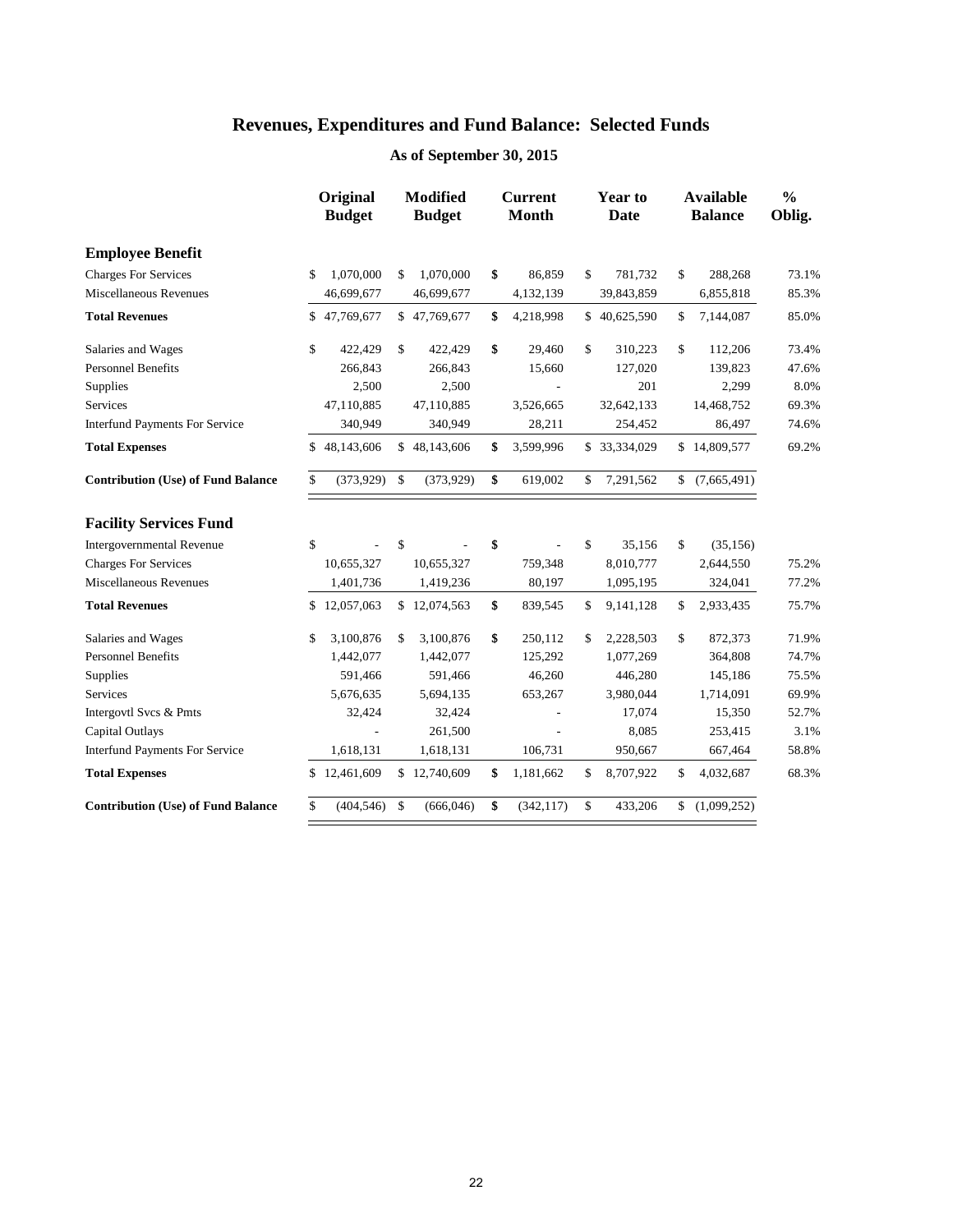#### **Detail Revenue: General Fund**

|                                       |    | Original<br><b>Budget</b> | <b>Modified</b><br><b>Budget</b> | <b>Current</b><br><b>Month</b> | Year To<br>Date | <b>Available</b><br><b>Balance</b> | $\frac{0}{0}$<br>Oblig |
|---------------------------------------|----|---------------------------|----------------------------------|--------------------------------|-----------------|------------------------------------|------------------------|
| <b>Taxes</b>                          |    |                           |                                  |                                |                 |                                    |                        |
| <b>General Property Taxes</b>         |    | \$82,770,710              | \$ 82,770,710                    | \$<br>1,340,557                | \$44,520,833    | \$<br>38,249,877                   | 53.8%                  |
| <b>Timber Harvest Taxes</b>           |    | 260,000                   | 260,000                          |                                | 210,216         | 49,784                             | 80.9%                  |
| Retail Sales and Use Taxes            |    | 52,179,016                | 52,179,016                       | 4,786,294                      | 37,724,770      | 14,454,246                         | 72.3%                  |
| <b>Business TaxesExcise Taxes</b>     |    | 359,126                   | 359,126                          | 87,613                         | 354,446         | 4,680                              | 98.7%                  |
| <b>Excise Taxes</b>                   |    | 2,157,644                 | 2,157,644                        | 124,160                        | 1,650,115       | 507,529                            | 76.5%                  |
| <b>Other Taxes</b>                    |    | 1,742,307                 | 1,742,307                        |                                | 885,769         | 856,538                            | 50.8%                  |
| Penalties and Interest                |    | 7,505,780                 | 7,505,780                        | 265,915                        | 3,561,538       | 3,944,242                          | 47.5%                  |
| <b>Total Taxes</b>                    |    | \$146,974,583             | \$146,974,583                    | \$<br>6,604,538                | \$88,907,688    | \$58,066,895                       | 60.5%                  |
| <b>Licenses And Permits</b>           |    |                           |                                  |                                |                 |                                    |                        |
| Business Licenses & Permits           | S  | 3,947,210                 | \$<br>3,947,210                  | \$<br>101,727                  | \$<br>264,166   | \$<br>3,683,044                    | 6.7%                   |
| Non-Business Licenses & Per           |    | 462,000                   | 462,000                          | 28,191                         | 240,541         | 221,460                            | 52.1%                  |
| <b>Total Licenses And Permits</b>     | \$ | 4,409,210                 | \$<br>4,409,210                  | \$<br>129,918                  | \$<br>504,706   | \$<br>3,904,504                    | 11.4%                  |
| <b>Intergovernmental Revenue</b>      |    |                           |                                  |                                |                 |                                    |                        |
| Direct Federal Grants                 | \$ | 65,000                    | \$<br>65,000                     | \$                             | \$              | \$<br>65,000                       | 0.0%                   |
| Federal Entitlements, Impact P        |    | 1,335,134                 | 1,335,134                        |                                | 1,145,798       | 189,336                            | 85.8%                  |
| Federal Grants - Indirect             |    | 901,740                   | 901,740                          | 3,404                          | 617,919         | 283,821                            | 68.5%                  |
| <b>State Grants</b>                   |    | 442,620                   | 442,620                          | 39,000                         | 1,546,224       | (1,103,604)                        | 349.3%                 |
| <b>State Shared Revenues</b>          |    | 4,911,967                 | 4,911,967                        | 42,907                         | 4,295,849       | 616,118                            | 87.5%                  |
| St Entitlements, In Lieu Pay't        |    | 5,589,295                 | 5,589,295                        | 459,759                        | 4,381,593       | 1,207,702                          | 78.4%                  |
| Interlocal Gr, Entitle, Oth Pmts      |    | 25,000                    | 25,000                           | 18,685                         | 96,490          | (71, 490)                          | 386.0%                 |
| Intergovernmental Service Rev         |    | 9,881,141                 | 10,370,707                       | 947,644                        | 7,508,645       | 2,862,062                          | 72.4%                  |
| <b>Total Intergovernmental Revenu</b> |    | \$23,151,897              | \$<br>23,641,463                 | \$<br>1,511,398                | \$19,592,519    | \$<br>4,048,944                    | 82.9%                  |
| <b>Charges For Services</b>           |    |                           |                                  |                                |                 |                                    |                        |
| <b>Interlocal Grants</b>              | \$ | 176,782                   | \$<br>176,782                    | \$<br>8,321                    | \$<br>127,253   | \$<br>49,529                       | 72.0%                  |
| Filing & Recording Fees               |    | 1,557,881                 | 1,557,881                        | 114,394                        | 1,057,884       | 499,997                            | 67.9%                  |
| <b>Records Services</b>               |    | 3,308,146                 | 3,308,146                        | 255,972                        | 2,345,755       | 962,391                            | 70.9%                  |
| <b>Financial Services</b>             |    | 5,445,662                 | 5,445,662                        | 455,786                        | 3,547,200       | 1,898,462                          | 65.1%                  |
| Sales Of Maps, Publ                   |    | 4,012                     | 4,012                            | 224                            | 2,371           | 1,641                              | 59.1%                  |
| Word Pro, Prtg, Dupl                  |    | 252,616                   | 252,616                          | 15,526                         | 163,049         | 89,567                             | 64.5%                  |
| Other Services                        |    | 19,663                    | 19,663                           | 146                            | 33,638          | (13, 975)                          | 171.1%                 |
| <b>Public Safety</b>                  |    | 14,072,426                | 14,072,426                       | 209,550                        | 8,205,502       | 5,866,924                          | 58.3%                  |
| Natural & Economic Environ            |    | 128,346                   | 128,346                          | 15,463                         | 103,607         | 24,739                             | 80.7%                  |
| Culture and Recreation                |    | 1,979,817                 | 1,979,817                        | 921,421                        | 2,107,910       | (128,093)                          | 106.5%                 |
| <b>Interfund Charges</b>              |    | 8,023,236                 | 8,023,236                        | 615,423                        | 5,970,132       | 2,053,104                          | 74.4%                  |
| <b>Total Charges For Services</b>     |    | \$ 34,968,587             | \$ 34,968,587                    | \$<br>2,612,225                | \$23,664,301    | \$11,304,286                       | 67.7%                  |
| <b>Fines And Forfeits</b>             |    |                           |                                  |                                |                 |                                    |                        |
| <b>Superior Court Penalties</b>       | \$ | 4,120,964                 | \$<br>4,120,964                  | \$<br>230,427                  | \$<br>2,699,868 | \$<br>1,421,096                    | 65.5%                  |
| Civil Penalties                       |    | 15,002                    | 15,002                           | 1,800                          | 17,807          | (2,805)                            | 118.7%                 |
| <b>Civil Infraction Penalties</b>     |    | 1,192,668                 | 1,192,668                        | 69,622                         | 711,304         | 481,364                            | 59.6%                  |
| Civil Parking Infraction              |    | 27,337                    | 27,337                           | 1,310                          | 17,394          | 9,943                              | 63.6%                  |
| Criminal Traffic Misdemeanor          |    | 837,902                   | 837,902                          | 64,039                         | 620,247         | 217,655                            | 74.0%                  |
| Criminal Non-Traffic Fines            |    | 234,487                   | 234,487                          | 11,412                         | 158,269         | 76,218                             | 67.5%                  |
| Criminal Costs                        |    | 168,626                   | 168,626                          | 10,545                         | 88,022          | 80,604                             | 52.2%                  |
| Non-Court Fines, Forfeitures          |    | 40,000                    | 40,000                           | 3,150                          | 19,300          | 20,700                             | 48.3%                  |
| <b>Total Fines And Forfeits</b>       | S  | 6,636,986                 | \$<br>6,636,986                  | \$<br>392,306                  | \$<br>4,332,211 | \$<br>2,304,775                    | 65.3%                  |